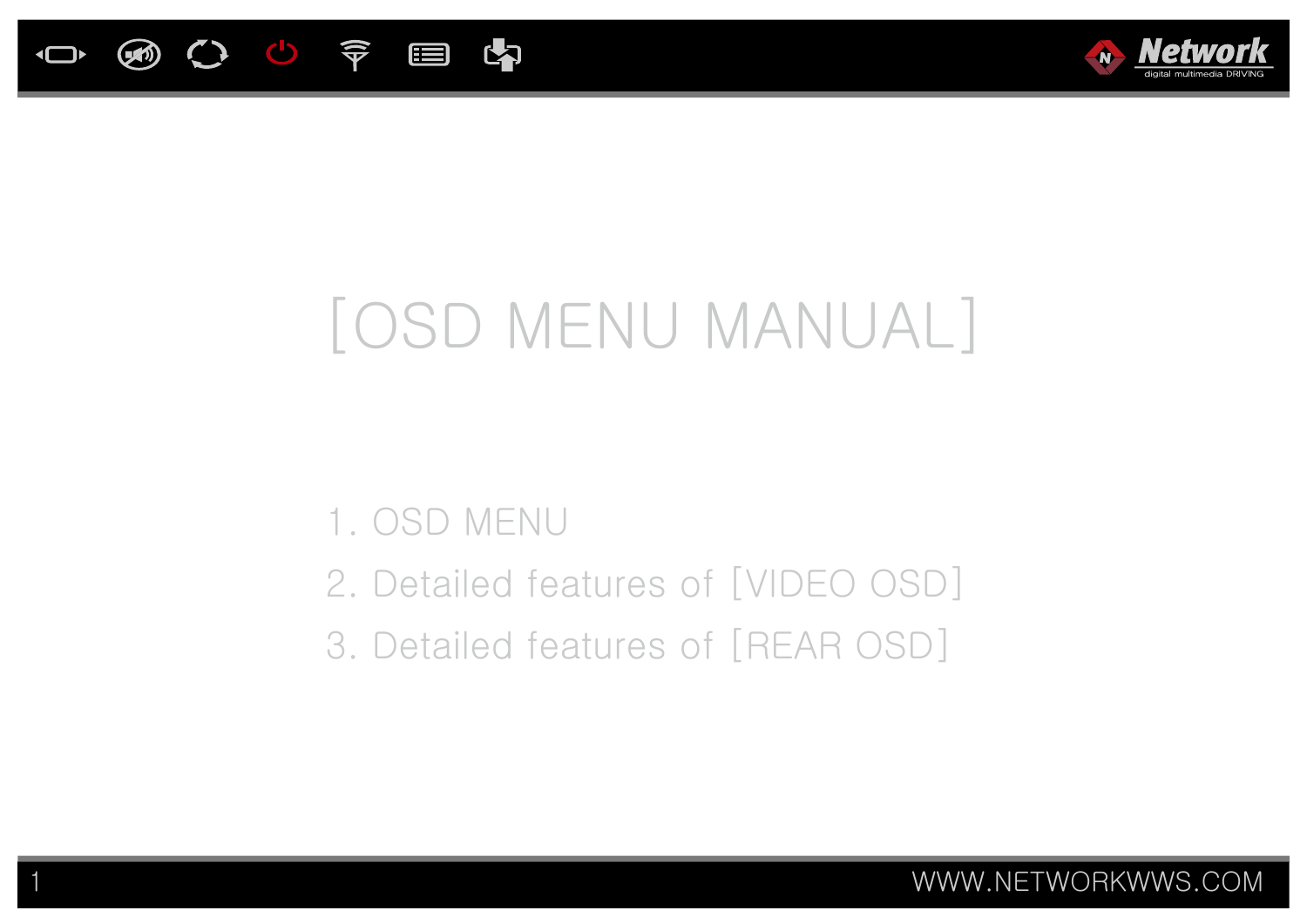### $\bigcirc$  $\widehat{\mathbf{P}}$ E



### 1. OSD MENU

There are two types of OSD menu as followed pictures.

- [Video OSD Menu]is use for setting NAVI, AV1/2/3, video of HDMI and detailed features.
- [Rear OSD Menu]is use for setting detailed features of rear camera mode.





[Rear OSD Menu]

### 1-1. THE METHOD HOW TO ENTER TO OSD MENU

[Video OSD Menu] The method how to enter to Video OSD Menu is press **for** button for 4times by R/C, on Navi, AV1, AV2, AV3, HDMI modes. numbers will display per press on screen. Finally, Please press  $\epsilon$  button to enter when the screen appear number 4. 2

[Rear OSD Menu]The method how to enter to Rear OSD Menu is same as aboce method.

(pulting reverse gear to move the rear camera mode.)





[INTERFACE R/C]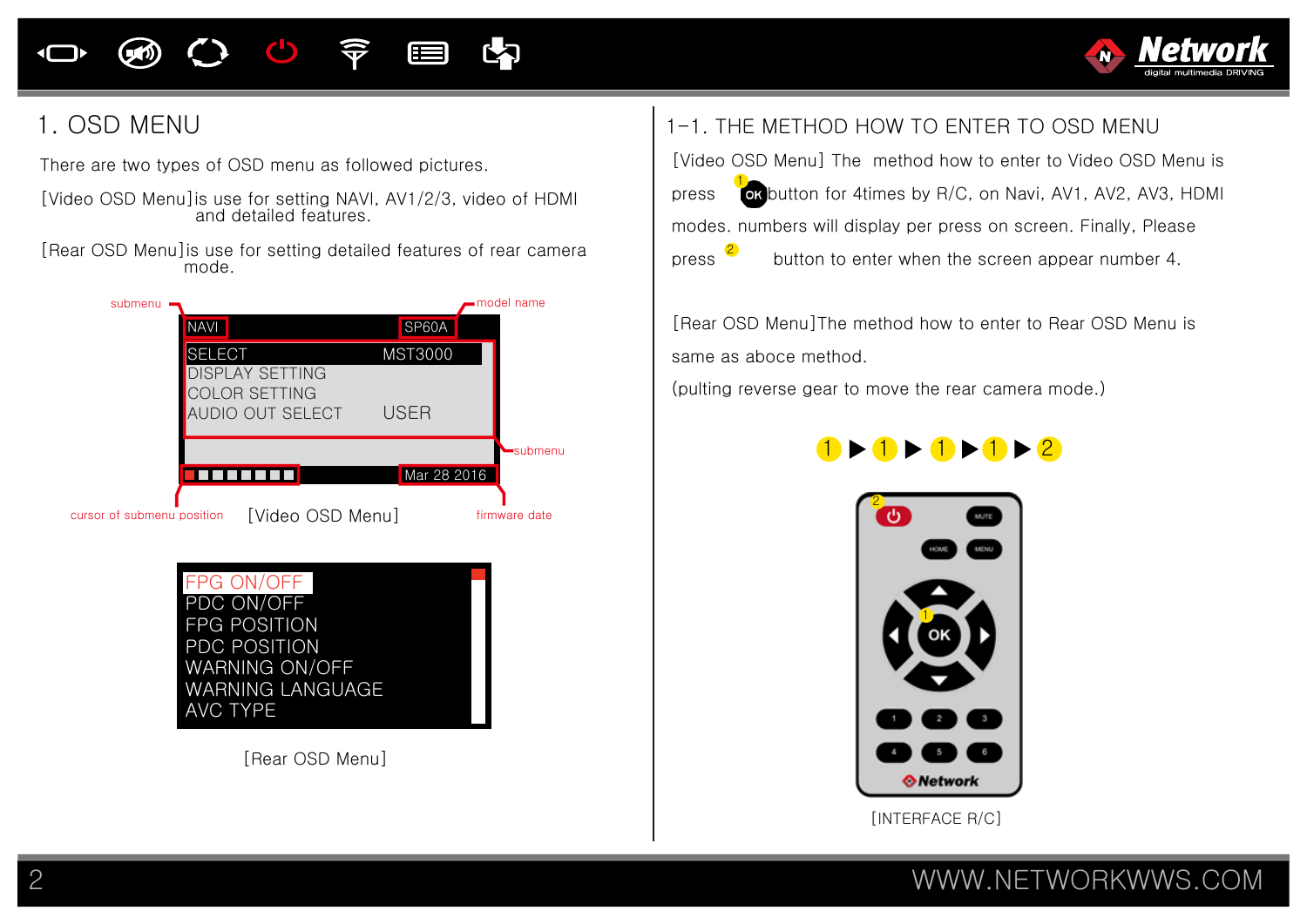

### 2. Detailed features of [Video OSD]



2-1. NAVI 2-1(1). SELECT

| <b>NAVI</b>                                    | SP60A       |
|------------------------------------------------|-------------|
| <b>SELECT</b>                                  | MST3000     |
| <b>DISPLAY SETTING</b><br><b>COLOR SETTING</b> |             |
| AUDIO OUT SELECT                               | <b>USER</b> |
|                                                | Mar 28 2016 |
|                                                |             |
| <b>NAVI</b>                                    | SP60A       |
| $HD-G2$                                        |             |
| <b>MST3000</b><br><b>CREATOR</b>               |             |
| <b>PWRNAVI</b>                                 |             |
| <b>FN900D</b>                                  |             |
| <b>TC5000</b>                                  |             |
| T3000                                          |             |
| QROI                                           |             |
| <b>BIFOC</b><br>CLASS-CSD                      |             |
| l.                                             | Mar 28 2016 |

Select proper navi model for analog rgb or digital rgb HD-G2, CLASS-CSD for digital rgb devices like NETPLAY, ROIK, M2C Rest models for analog rgb, normal select MST3000.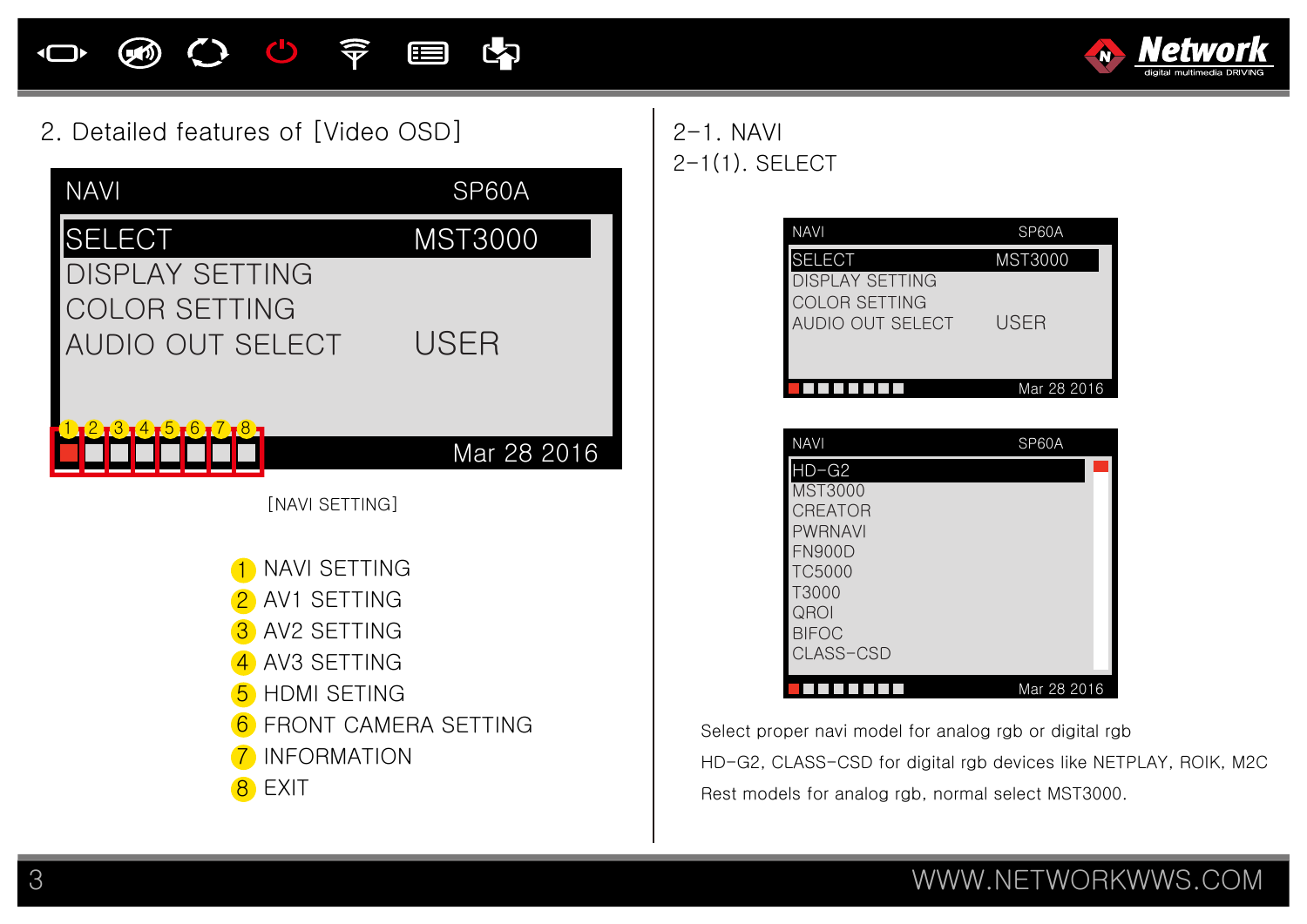### $\mathbf{C}$ 令 内 目  $(\kappa)$



# $2-1$ . NAVI 2-1(2). DISPLAY SETTING

These are adjustment functions for video output of GPS Box which can't compatible with Display screen size.

| <b>NAVI</b>                       | SP60A       |
|-----------------------------------|-------------|
| <b>SELECT</b>                     | MST3000     |
| DISPLAY SETTING                   |             |
| COLOR SETTING<br>AUDIO OUT SELECT | USER        |
|                                   | Mar 28 2016 |
|                                   |             |
| <b>NAVI</b>                       | SP60A       |
| H-POS                             | 0           |
| $V-POS$                           | 0           |
| $H-SIZF$                          | $\Omega$    |
| $V-SIZF$                          | 0           |
| <b>SHARPNESS</b>                  | ∩           |
| <b>DEFAULT</b>                    |             |

- **H-POS : Horizontal movement**
- V-POS : Vertical movement
- H-SIZE : Horizontal enlargement or reduction
- V-SIZE : Vertical enlargement or reduction
- SHARPNESS : adjust the sharpness
- **DEFAULT** : Initialization

# 2-1. NAVI 2-1(3). COLOR SETTING

These are adjustment function for video contrast and video brightness of GPS Box.

| <b>NAVI</b>            | SP60A          |
|------------------------|----------------|
| <b>SELECT</b>          | <b>MST3000</b> |
| <b>DISPLAY SETTING</b> |                |
| <b>COLOR SETTING</b>   |                |
| AUDIO OUT SFI FCT      | USER           |
|                        |                |
|                        |                |
|                        | Mar 28 2016    |
|                        |                |
| <b>NAVI</b>            | SP60A          |
| R CONTRAST             | ∩              |
| G CONTRAST             |                |
| B CONTRAST             | ∩              |
| R BRIGHTNESS           | ∩              |
| G BRIGHTNESS           |                |
| B BRIGHTNESS           |                |
|                        | Mar 28 2016    |

- R CONTRAST: adjust red of contrast
- G CONTRAST: adjust green of contrast
- B CONTRAST : adjust blue of contrast
- R BRIGHTNESS : adjust red of brightness
- G BRIGHTNESS: adjust green of brightness
- B BRIGHTNESS : adjust blue of brightness
- $\blacksquare$  DEFAULT : Initialization

### 4 WWW.NETWORKWWS.COM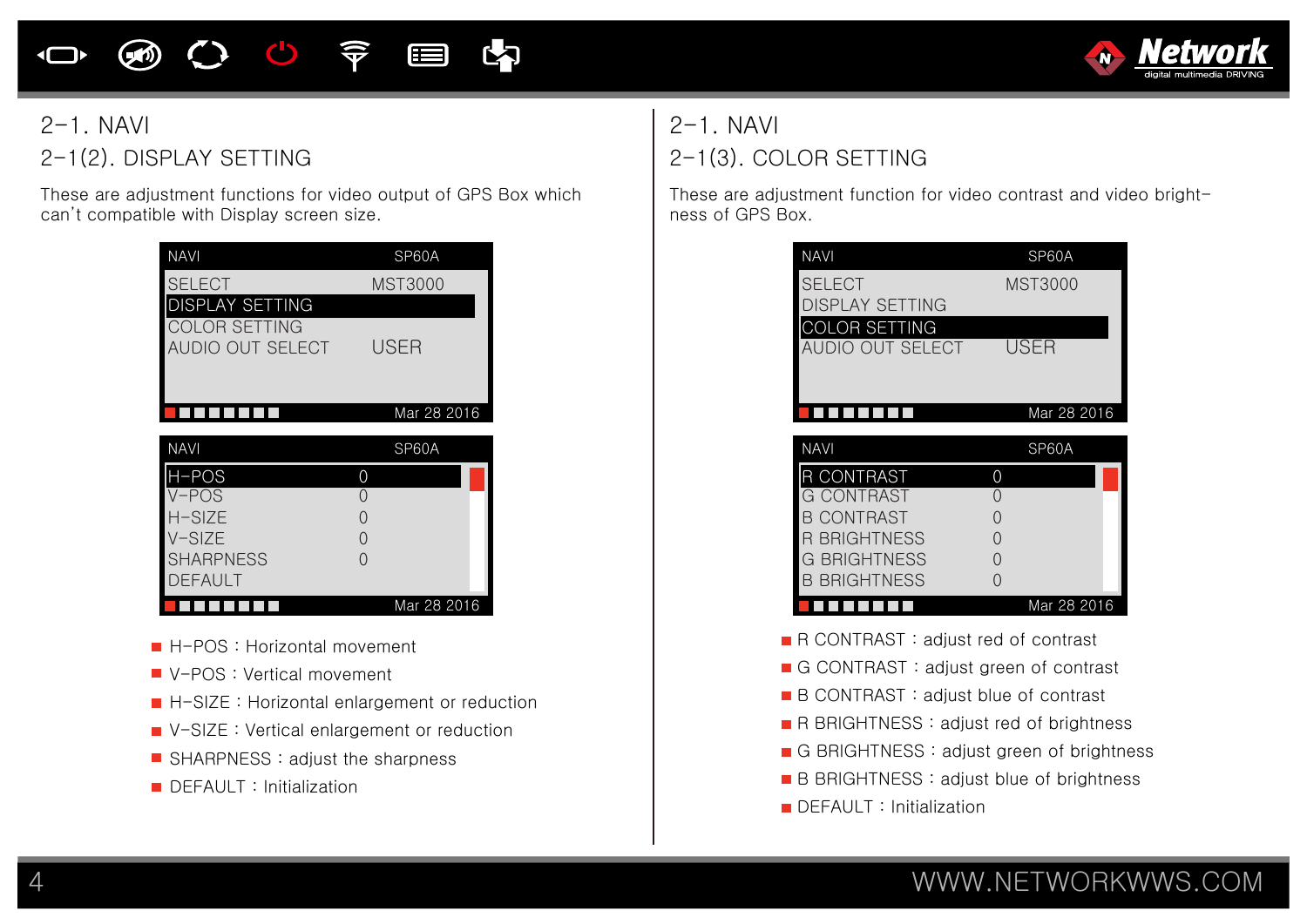### **④〇〇字目内**  $\Box$



### 2-1. NAVI 2-1(4). AUDIO OUT SELECT

### ※ONLY USEFUL WHEN USING AV GENDER※

| <b>NAVI</b>                             | SP60A          |
|-----------------------------------------|----------------|
| <b>SELECT</b><br><b>DISPLAY SETTING</b> | <b>MST3000</b> |
| <b>COLOR SETTING</b>                    |                |
| AUDIO OUT SELECT                        | USER           |
|                                         |                |
|                                         | Mar 28 2016    |
| <b>NAVI</b>                             | SP60A          |
| USER                                    |                |
| AV1                                     |                |
| AV <sub>2</sub>                         |                |
| AV3                                     |                |
|                                         |                |
|                                         |                |
|                                         | Mar 28 2016    |

- USER : OUTPUT AUDIO OF WHICH MODE SWITCH BEFORE THE NAVI MODE.
- **AV1: OUTPUT AUDIO WHICH ALREADY INPUT AV1** OF AV GENDER
- **AV2 : OUTPUT AUDIO WHICH ALREADY INPUT AV2** OF AV GENDER
- **AV3: OUTPUT AUDIO WHICH ALREADY INPUT AV3** OF AV GENDER

### 2-2. AV1(DTV)/ AV2(DVD)/AV3(RECORDER)

| AV1                                                                          | SP60A       |
|------------------------------------------------------------------------------|-------------|
| SELECT<br><b>DISPLAY SETTING</b><br><b>COLOR SETTING</b><br>AUDIO OUT SELECT | OFF         |
|                                                                              | Mar 28 2016 |
| [AV SETTING]                                                                 |             |
|                                                                              |             |
|                                                                              |             |
|                                                                              |             |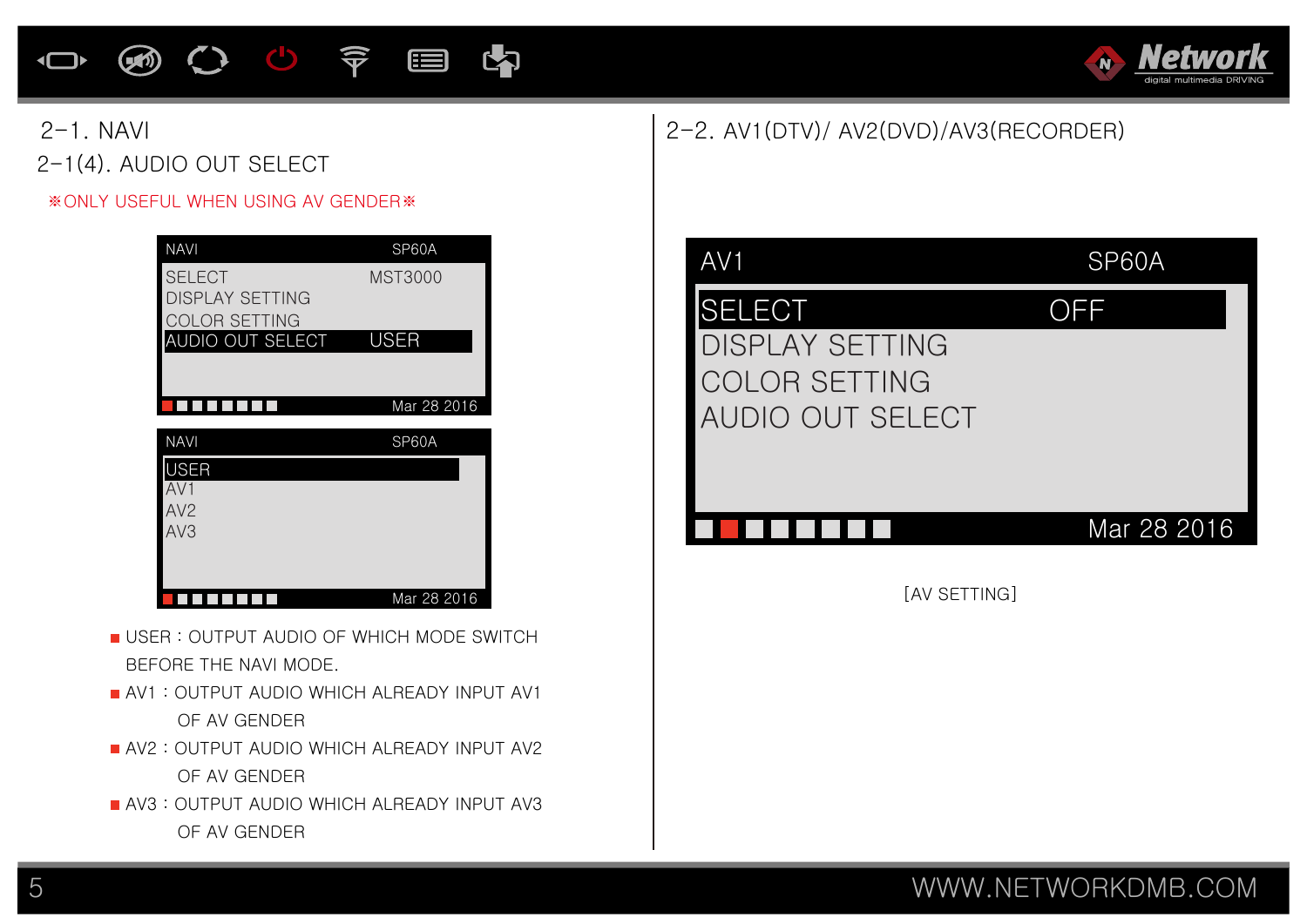

### 2-2. AV1(DTV)/ AV2(DVD)/ AV3(RECORDER) 2-2(1). SELECT

PLEASE USE AV MODES, OR SELECT CONNECTED DEVICE OF AV IN ORDER TO CONTROL.

| OFF         |
|-------------|
| Mar 28 2016 |
| SP60A       |
| Mar 28 2016 |
|             |

- OFF : DO NOT USE AV MODES
- ON : USE AV MODES
- **CUSTOM : USE AV MODES AND CONTROL BY CUSTOM IR.**
- **MODEL LIST : USE AV MODES AND CONTROL SELECTED** AV MODEL BY IR.

# 2-2. AV1(DTV)/ AV2(DVD)/ AV3(RECORDER) 2-2(2). DISPLAY SETTING

THESE ARE ADJUSTMENT FUNCTIONS FOR VIDEO OUTPUT OF AV WHICH CAN'T COMPATIBLE WITH DISPLAY SCREEN SIZE.

| AV 1                                    | SP60A       |
|-----------------------------------------|-------------|
| <b>SELECT</b><br><b>DISPLAY SETTING</b> | ()トト        |
| <b>COLOR SETTING</b>                    |             |
| <b>CUSTOM IR SETTING</b>                |             |
|                                         |             |
|                                         | Mar 28 2016 |

| AV 1             | SP60A       |
|------------------|-------------|
| H-POS            |             |
| $V - POS$        |             |
| $H-SIZE$         |             |
| $V-SIZE$         |             |
| <b>SHARPNESS</b> |             |
| <b>DEFAULT</b>   |             |
|                  | Mar 28 2016 |

- **H-POS : HORIZONTAL MOVEMENT**
- **V-POS : VERTICAL MOVEMENT**
- **H-SIZE: HORIZONTAL ENLARGEMENT OR REDUCTION**
- **U** V-SIZE : VERTICAL ENLARGEMENT OR REDUCTION
- **SHARPNESS: ADJUST THE SHARPNESS**
- DEFAULT : INITIALIZATION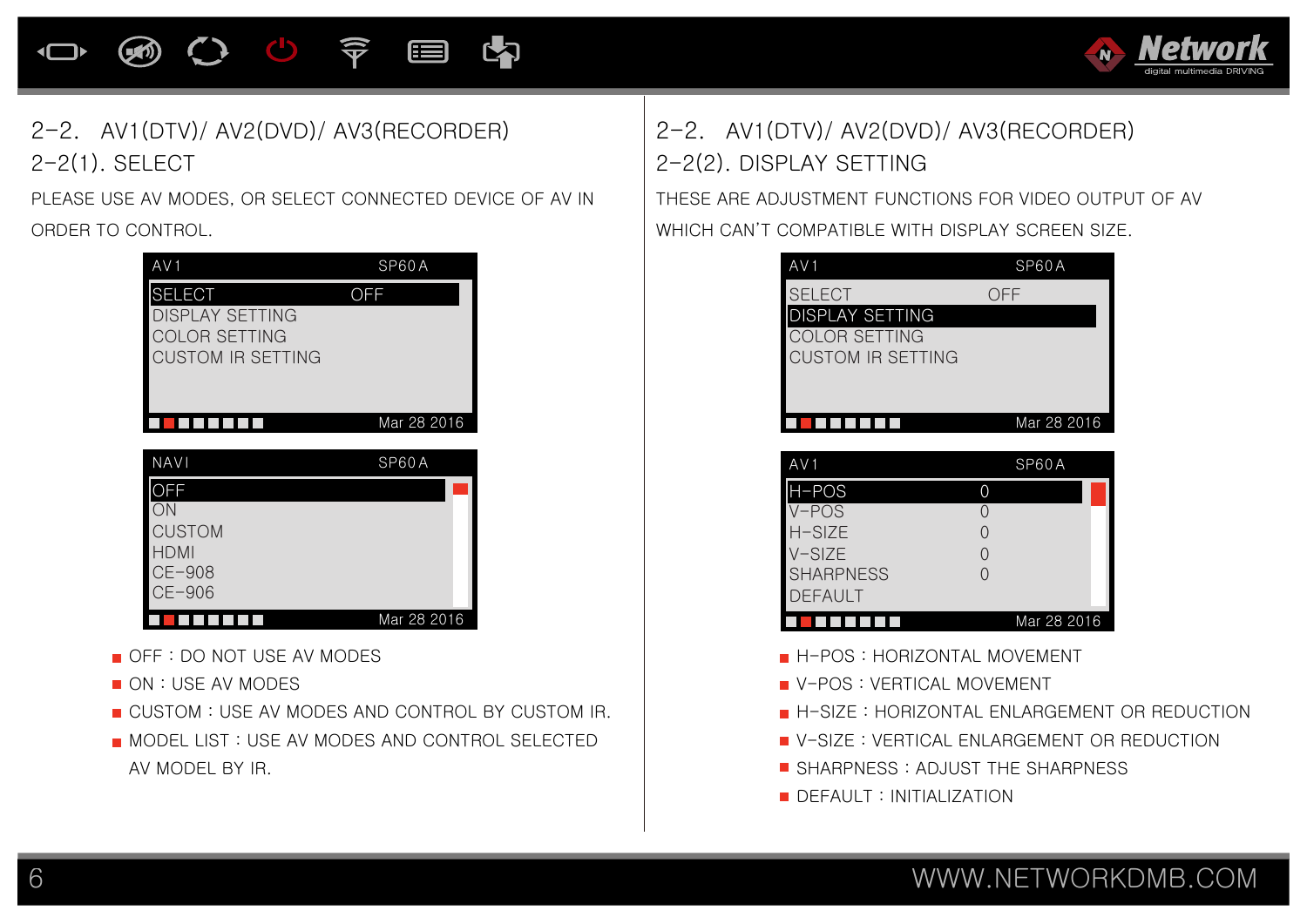

### 2-2. AV1(DTV)/ AV2(DVD)/ AV3(RECORDER) 2-2. AV1(DTV)/ AV2(DVD)/ AV3(RECORDER) 2-2(3). COLR SETTING 2-2(4). CUSTON IR SETTING

THESE ARE ADJUSTMENT FUNGTIONS FOR VIDEO CONTRAST AND VIDEO BRIGHTNESS OF AV.

| AV1               |     | SP6OA       |
|-------------------|-----|-------------|
| <b>SELECT</b>     | OFF |             |
| DISPLAY SETTING   |     |             |
| COLOR SETTING     |     |             |
| CUSTOM IR SFTTING |     |             |
|                   |     |             |
|                   |     |             |
|                   |     | Mar 28 2016 |
|                   |     |             |
| AV1               |     | SP6OA       |
| <b>CONTRAST</b>   | 0   |             |
| G CONTRAST        |     |             |
| <b>CONTRAST</b>   | ∩   |             |
| R BRIGHTNESS      | ∩   |             |
| G BRIGHTNESS      | ∩   |             |
| B BRIGHTNESS      |     |             |

- R CONTRAST: ADJUST RED OF CONTRAST
- G CONTRAST: ADJUST GREEN OF CONTRAST
- **B CONTRAST: ADJUST BLUE OF CONTRAST**
- R BRIGHTNESS : ADJUST RED OF BRIGHTNESS
- G BRIGHTNESS : ADJUST GREEN OF BRIGHTNESS
- **B BRIGHTNESS: ADJUST BLUE OF BRIGHTNESS**
- DEFAULT: INITIALIZATION

IN ORDER TO USE IR CONTROL WHICH MODEL CAN NOT SUPPORT ON [SELECT MENU]. USER CAN INPUT IR CODE BY THEMSELVES.

| AV1                      | SP6OA       |
|--------------------------|-------------|
| <b>SELECT</b>            | OFF         |
| <b>DISPLAY SETTING</b>   |             |
| <b>COLOR SETTING</b>     |             |
| <b>CUSTOM IR SETTING</b> |             |
|                          |             |
|                          | Mar 28 2016 |
|                          |             |
| AV <sub>1</sub>          | SP6OA       |
| <b>SET</b>               |             |
| <b>DEFAULT</b>           |             |
|                          |             |
|                          |             |
|                          |             |
|                          | Mar 28 2016 |

SET : USERS CAN INPUT IR CODE BY THEMSELVES IN ORDER TO CONTROL CONNECTED AV INPUTS.

DEFAULT: INITIALIZATION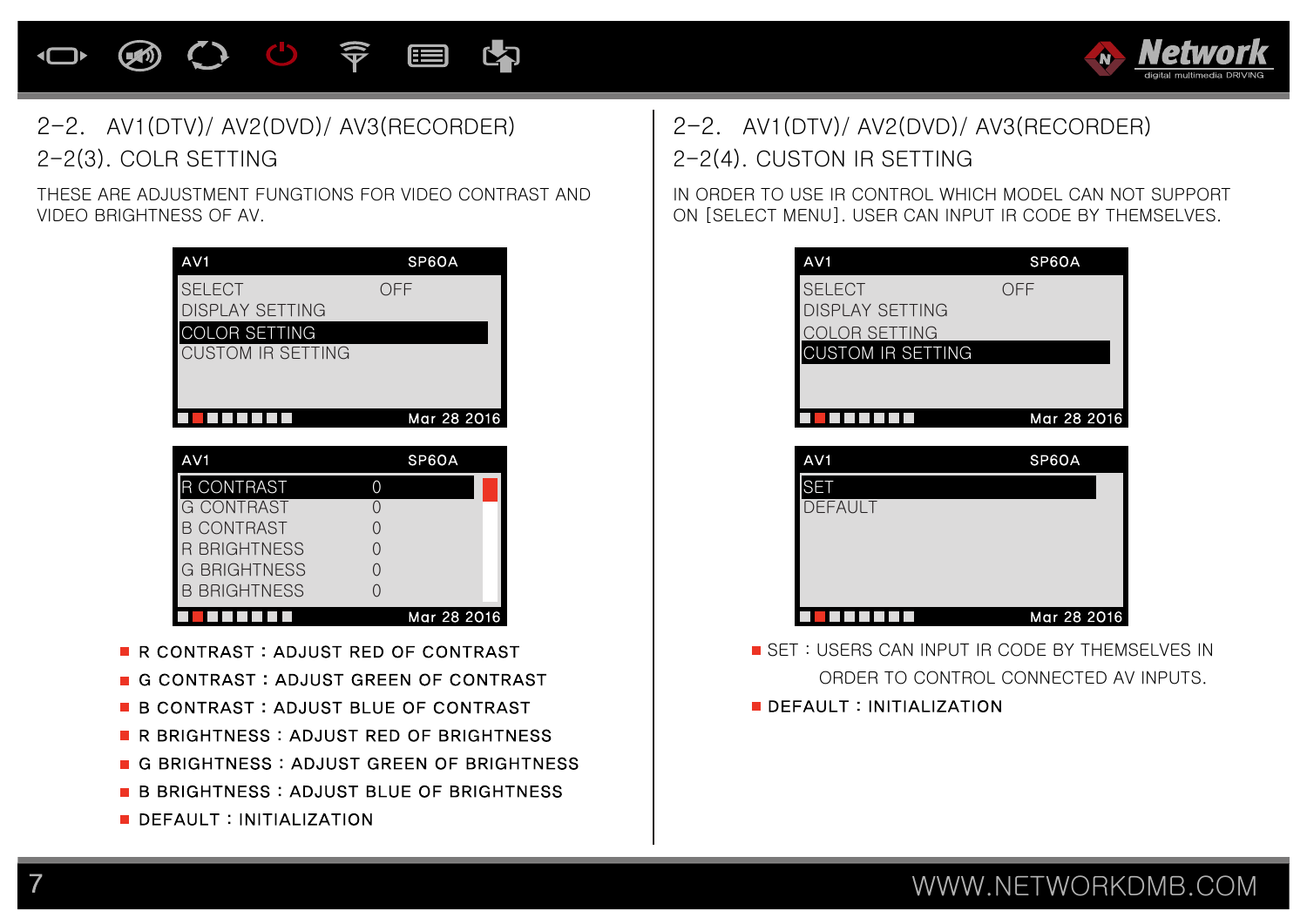

### 2-2(5). CUSTON IR SETTING 2-2. AV1(DTV)/ AV2(DVD)/ AV3(RECORDER)





**PLEASE SELECT THE SET MODE, IF SCREEN DISPLAY SAME AS ABOVE SCREENS. PLEASE SELECT ONE** ICON AND INPUT YOUR IR CODE. NUMBERS WILL DISPLAY PER PRESS FROM 1 TO 0 WHEN YOU FILL IN IR CODE, IT WILL DISPLAY ON "NOW IR CODE". IF YOU FINISH SETTING ALL ICONS YOU WANT. PLEASE PRESS **U** BUTTON TO FINISH SETTING.

**[IR CODE INPUT]** 

3

※PLEASE SELECT [CUSTOM], IN ORDER TO USE INPUT FUNCTIONS ON [CUSTOM]※

8 WWW.NETWORKDMB.COM

EТ

K

K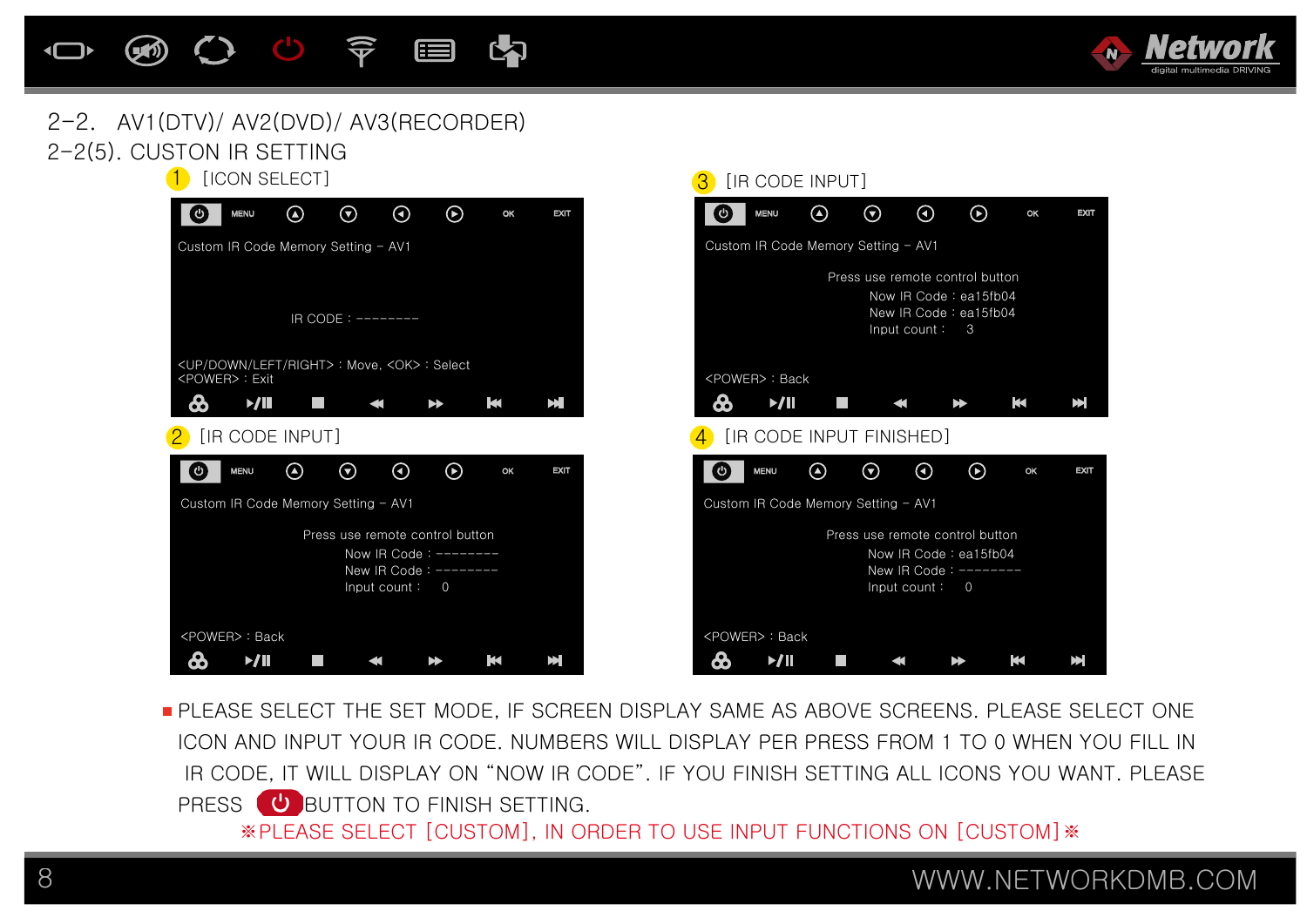### **めひじ 宇国内**  $\overline{\mathbf{C}}$



### 2-3. HDMI 2-3. HDMI 2-3(1). HDMI DEVICE

PLEASE SELECT PROPER HDMI DEVICE.

| HDMI1                    | SP60A       |
|--------------------------|-------------|
| <b>HDMI DEVICE</b>       | OFE         |
| <b>SELECT</b>            | OFF         |
| DISPLAY SETTING          |             |
| <b>COLOR SETTING</b>     |             |
| AUDIO OUT SELECT         | USFR        |
| <b>CUSTOM IR SETTING</b> |             |
|                          | Mar 28 2016 |

| HDMI1                                       | SP60A       |
|---------------------------------------------|-------------|
| <b>OFF</b><br>HD95E<br><b>HD95</b><br>HD97E |             |
|                                             | Mar 28 2016 |

- HD95E : HDMI CONVERTER (1 HDMI INPUT)
- **HD95 : SELECT IT WHEN USING HDMI INTERFACE**
- HD97E : HDMI CONVERTER (3 HDMI INPUTS)

2-3(2). SELECT

PLEASE SELECT [HD95E] IN ORDER TO USE HDMI INPUT.

| HDMI1                    | SP60A             |
|--------------------------|-------------------|
| <b>HDMI DEVICE</b>       | ( )トト             |
| <b>SELECT</b>            | $\bigcap_{i=1}^n$ |
| <b>DISPLAY SETTING</b>   |                   |
| <b>COLOR SETTING</b>     |                   |
| AUDIO OUT SELECT         | USER              |
| <b>CUSTOM IR SETTING</b> |                   |
|                          | Mar 28 2016       |

| HDMI1      | SP60A       |
|------------|-------------|
| <b>OFF</b> |             |
| ON         |             |
|            |             |
|            |             |
|            | Mar 28 2016 |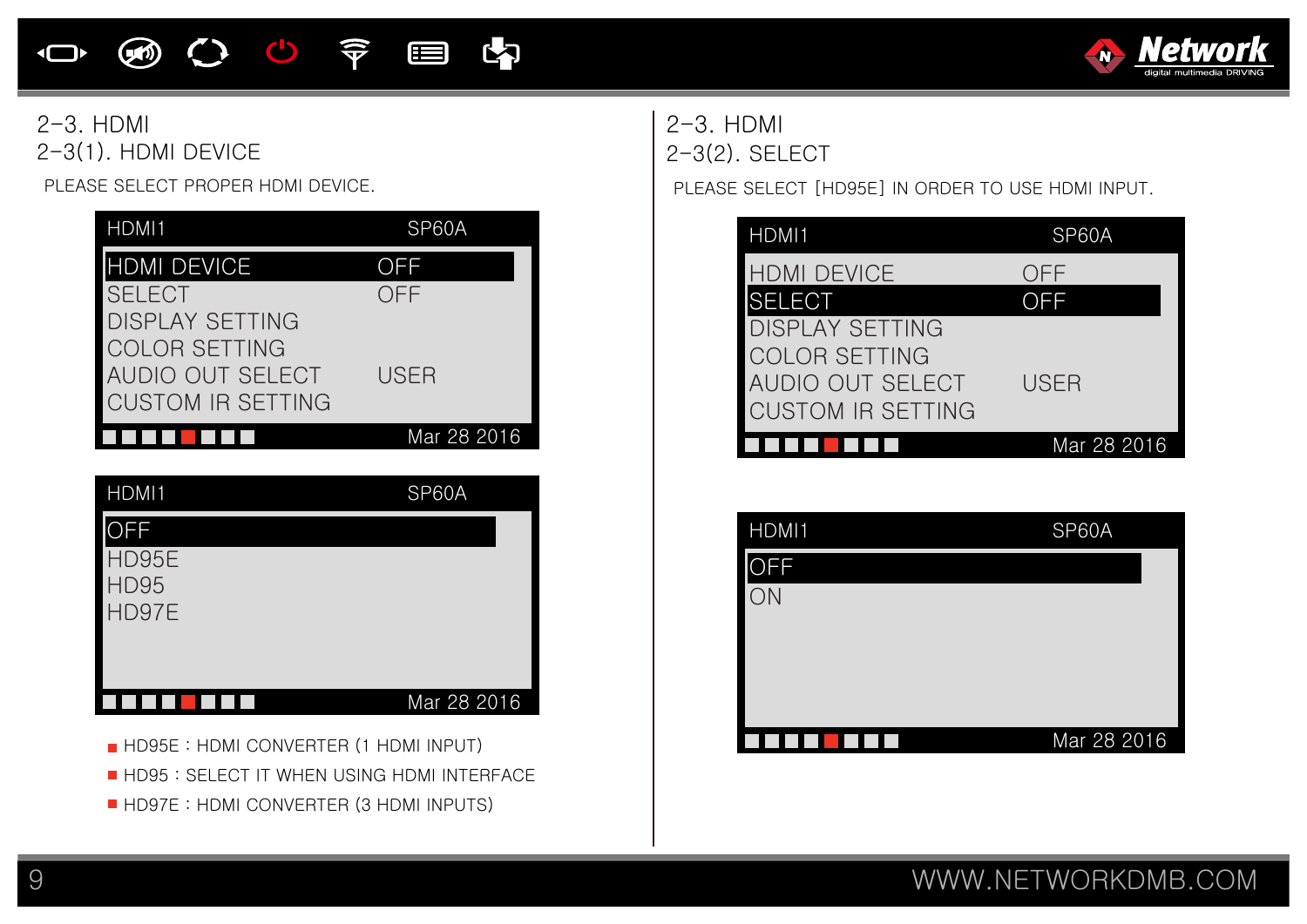### $\mathbf{C}$ **④ 〇 〇 〒 目**



### $2-3$  HDM I  $2-3$  HDM I 2-3(3). DISPLAY SETTING

THESE ARE ADJUSTMENT FUNCTIONS FOR VIDEO OUTPUT OF HDMI WHICH CAN'T COMPATIBLE WITH DISPLAY SCREEN SIZE.

| HDMI1                                            | SP60A         |
|--------------------------------------------------|---------------|
| <b>SELECT</b><br><b>DISPLAY SETTING</b>          | $\rightarrow$ |
| <b>COLOR SETTING</b><br><b>CUSTOM IR SETTING</b> |               |
|                                                  |               |
|                                                  | Mar 28 2016   |

| HDMI1            | SP60A       |
|------------------|-------------|
| $H-POS$          |             |
| $V - POS$        |             |
| $H-SIZE$         |             |
| $V-SIZE$         |             |
| <b>SHARPNESS</b> |             |
| <b>DEFAULT</b>   |             |
|                  | Mar 28 2016 |

- **H-POS : HORIZONTAL MOVEMENT**
- **U** V-POS : VERTICAL MOVEMENT
- **H-SIZE: HORIZONTAL ENLARGEMENT OR REDUCTION**
- **U** V-SIZE : VERTICAL ENLARGEMENT OR REDUCTION
- SHARPNESS: ADJUST THE SHARPNESS
- **DEFAULT : INITIALIZATION**

# 2-3(4). COLOR SETTING

| HDMI1                                                           | SP60A       |
|-----------------------------------------------------------------|-------------|
| <b>SELECT</b><br><b>DISPLAY SETTING</b><br><b>COLOR SETTING</b> | OFF         |
| <b>CUSTOM IR SETTING</b>                                        |             |
|                                                                 | Mar 28 2016 |
|                                                                 |             |
| HDMI1                                                           | SP60A       |
|                                                                 |             |

| <b>NUMI</b>         | <b>OF UVA</b> |
|---------------------|---------------|
| R CONTRAST          |               |
| <b>G CONTRAST</b>   |               |
| <b>B CONTRAST</b>   |               |
| <b>R BRIGHTNESS</b> |               |
| <b>G BRIGHTNESS</b> |               |
| <b>B BRIGHTNESS</b> |               |
|                     | Mar 28 2016   |

R CONTRAST : ADJUST RED OF CONTRAST

- G CONTRAST : ADJUST GREEN OF CONTRAST
- **B CONTRAST : ADJUST BLUE OF CONTRAST**
- **R BRIGHTNESS : ADJUST RED OF BRIGHTNESS**
- G BRIGHTNESS : ADJUST GREEN OF BRIGHTNESS
- **B** B BRIGHTNESS : ADJUST BLUE OF BRIGHTNESS
- **DEFAULT : INITIALIZATION**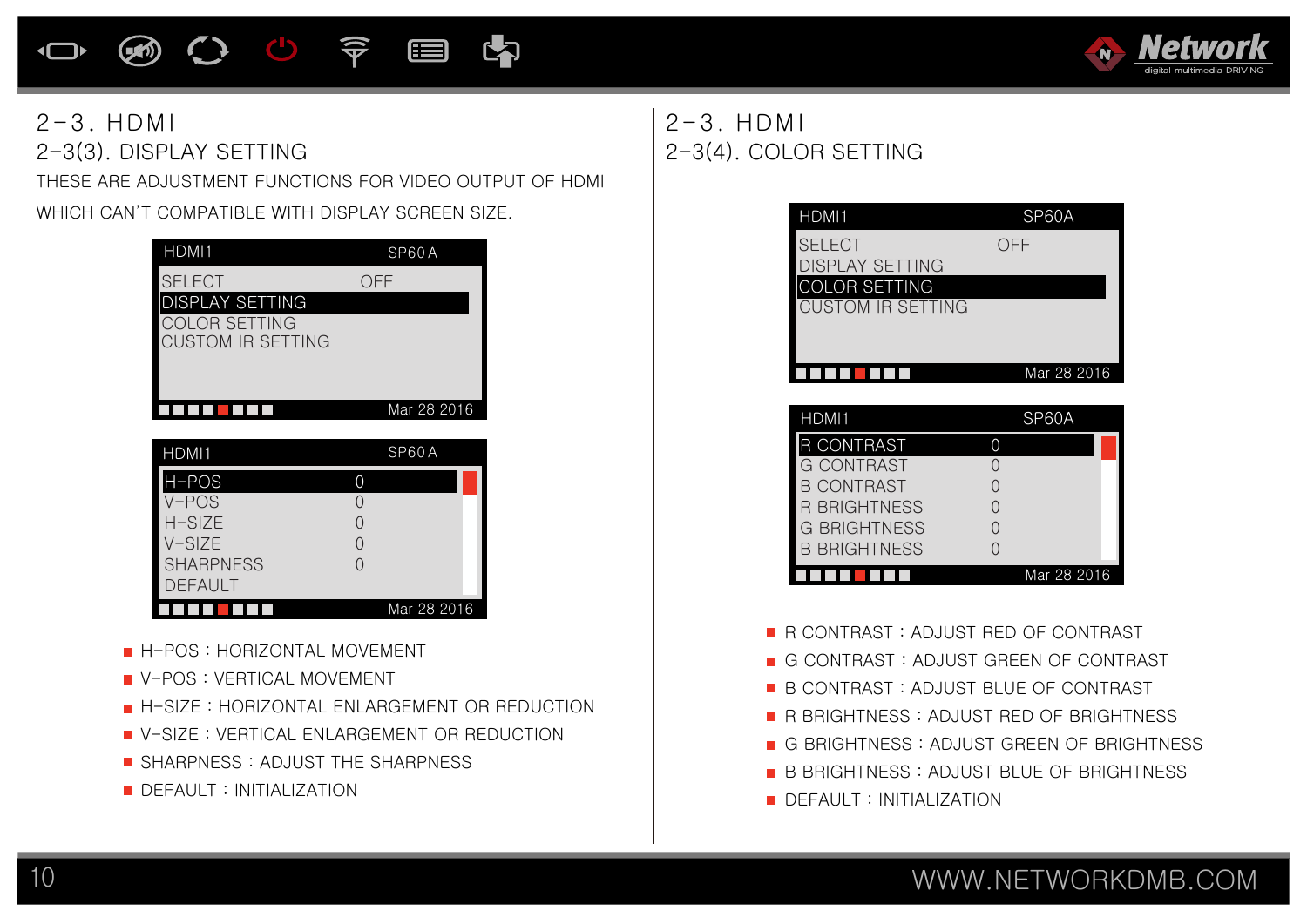### **④〇〇字目内**  $\Box$



### 2-3. HDMI

### 2-3(5). CUSTON IR SETTING

IN ORDER TO USE IR CONTROL WHICH MODEL CAN NOT SUPPORT ON [SELECT MENU]. USER CAN INPUT IR CODE BY THEMSELVES.

| HDMI1                                                                                       | SP60A |
|---------------------------------------------------------------------------------------------|-------|
| <b>SELECT</b><br><b>DISPLAY SETTING</b><br><b>COLOR SETTING</b><br><b>CUSTOM IR SETTING</b> | OFF   |
|                                                                                             |       |

| HDMI1          | SP60A |
|----------------|-------|
| <b>SET</b>     |       |
| <b>DEFAULT</b> |       |
|                |       |
|                |       |
|                |       |
|                |       |

**SET : USERS CAN INPUT IR CODE BY THEMSELVES IN**  ORDER TO CONTROL CONNECTED HDMI INPUTS. **DEFAULT: INITIALIZATION**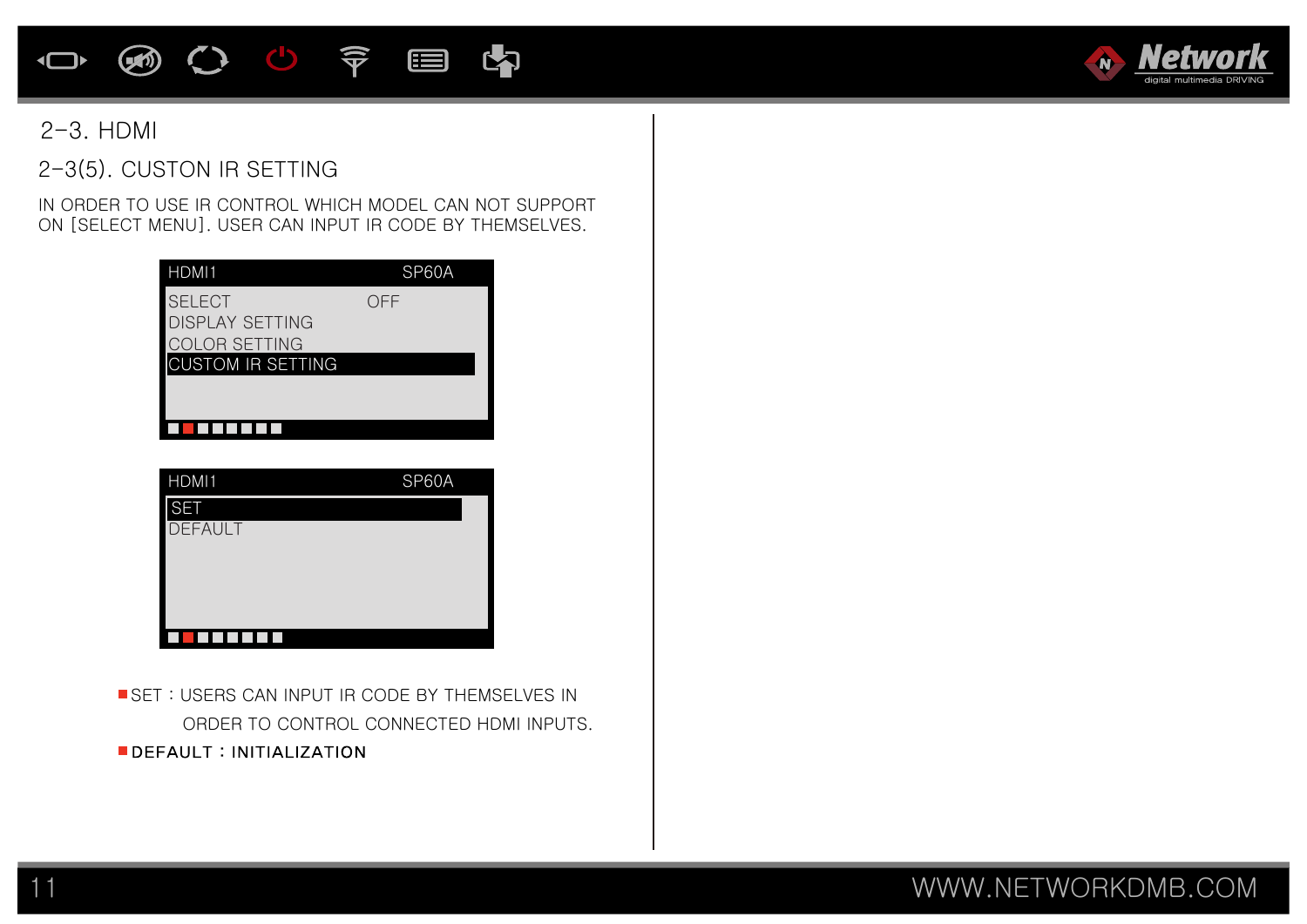



### 2-3(6). CUSTON IR SETTING  $2-3.$  HDMI



**PLEASE SELECT THE SET MODE. IF SCREEN DISPLAY SAME AS ABOVE SCREENS. PLEASE SELECT ONE** ICON AND INPUT YOUR IR CODE. NUMBERS WILL DISPLAY PER PRESS FROM 1 TO 0 WHEN YOU FILL IN IR CODE, IT WILL DISPLAY ON "NOW IR CODE". IF YOU FINISH SETTING ALL ICONS YOU WANT. PLEASE PRESS **b** BUTTON TO FINISH SETTING.

※PLEASE SELECT [CUSTOM], IN ORDER TO USE INPUT FUNCTIONS ON [CUSTOM]※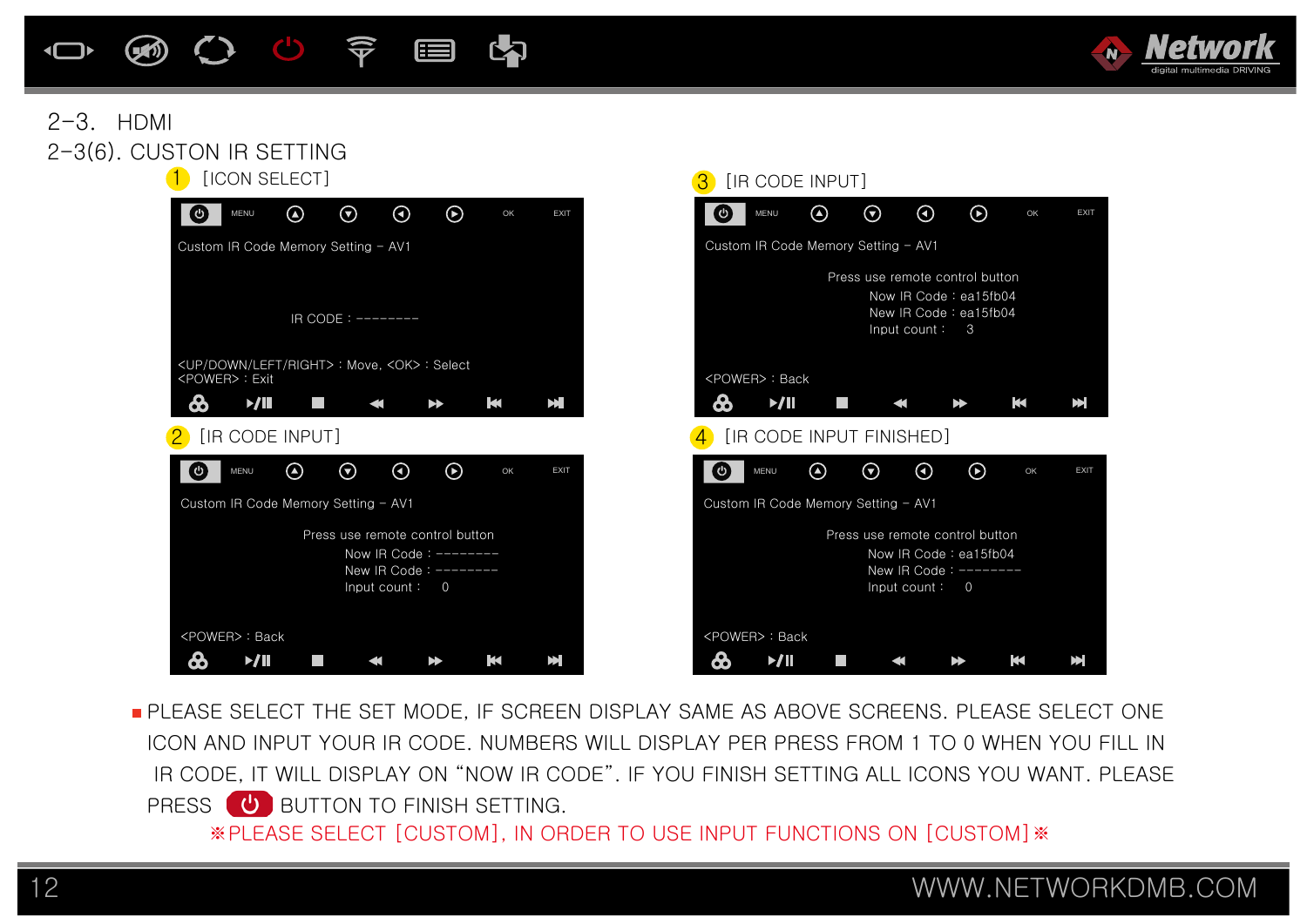### **④ 〇 〇 〒 目**



2-3. HDMI 2-3(7). SELECT

PLEASE SELECT [HD95E] IN ORDER TO USE HDMI INPUT.

| HDMI <sub>2</sub>                                                                    | SP60A       |
|--------------------------------------------------------------------------------------|-------------|
| SELECT<br><b>DISPLAY SETTING</b><br><b>COLOR SETTING</b><br><b>CUSTOM IR SETTING</b> | OFF         |
|                                                                                      | Mar 28 2016 |

| HDMI1 | SP60A       |
|-------|-------------|
| )FF   |             |
| ЛI    |             |
|       |             |
|       |             |
|       |             |
|       | Mar 28 2016 |

### [HDMI SETTING]

 $2-3$ . HDMI 2-3(8). DISPLAY SETTING

THESE ARE ADJUSTMENT FUNCTIONS FOR VIDEO OUTPUT OF HDMI WHICH CAN'T COMPATIBLE WITH DISPLAY SCREEN SIZE.

| <b>HDMI</b>                | SP60A       |
|----------------------------|-------------|
| <b>SELECT</b>              | OFF         |
| DISPLAY SETTING            |             |
| <b>COLOR SETTING</b>       |             |
| <b>CUSTOM IR SETTING</b>   |             |
|                            |             |
|                            |             |
|                            | Mar 28 2016 |
|                            |             |
| <b>HDMI</b>                | SP60A       |
| H-POS                      | 0           |
| $V - POS$                  | 0           |
| $H-SIZE$                   | $\Omega$    |
| $V-SIZF$                   | $\Omega$    |
| <b>SHARPNESS</b>           | $\Omega$    |
| <b>DEFAULT</b>             |             |
|                            | Mar 28 2016 |
|                            |             |
| H-POS: HORIZONTAL MOVEMENT |             |

- V-POS : VERTICAL MOVEMENT
- **H-SIZE : HORIZONTAL ENLARGEMENT OR REDUCTION**
- **U** V-SIZE : VERTICAL ENLARGEMENT OR REDUCTION
- SHARPNESS: ADJUST THE SHARPNESS
- DEFAULT : INITIALIZATION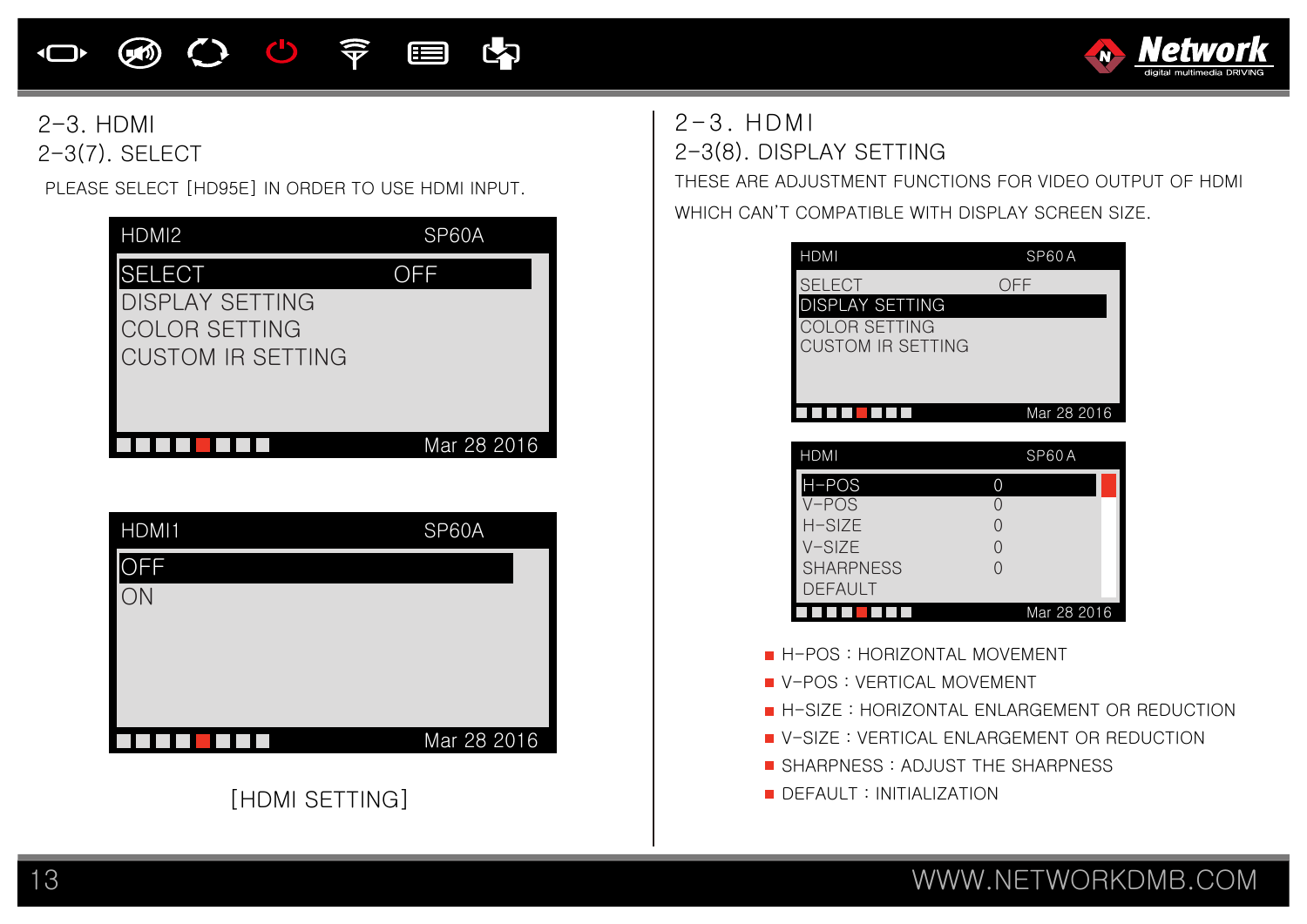### **④〇〇テ目内**  $\Box$



### $2-3$ . HDM 2-3(9). COLOR SETTING

| HDMI <sub>2</sub>    |   | SP60A       |
|----------------------|---|-------------|
| <b>SELECT</b>        |   | OFF         |
| DISPLAY SETTING      |   |             |
| <b>COLOR SETTING</b> |   |             |
| CUSTOM IR SFTTING    |   |             |
|                      |   |             |
|                      |   |             |
|                      |   | Mar 28 2016 |
|                      |   |             |
|                      |   |             |
| H <sub>DMI2</sub>    |   | SP60A       |
| <b>R CONTRAST</b>    | 0 |             |
| G CONTRAST           | Ω |             |
| <b>B CONTRAST</b>    | ∩ |             |
| R BRIGHTNESS         | ∩ |             |
| G BRIGHTNESS         | ∩ |             |
| <b>B BRIGHTNESS</b>  | ∩ |             |

- R CONTRAST : ADJUST RED OF CONTRAST
- G CONTRAST : ADJUST GREEN OF CONTRAST
- B CONTRAST : ADJUST BLUE OF CONTRAST
- R BRIGHTNESS : ADJUST RED OF BRIGHTNESS
- G BRIGHTNESS : ADJUST GREEN OF BRIGHTNESS
- **B** B BRIGHTNESS : ADJUST BLUE OF BRIGHTNESS
- **DEFAULT: INITIALIZATION**

### $2-3$  HDMI 2-3(10). CUSTON IR SETTING

IN ORDER TO USE IR CONTROL WHICH MODEL CAN NOT SUPPORT ON [SELECT MENU]. USER CAN INPUT IR CODE BY THEMSELVES.

| HDMI <sub>2</sub>        | SP60A       |
|--------------------------|-------------|
| <b>SELECT</b>            | OFF         |
| <b>DISPLAY SETTING</b>   |             |
| <b>COLOR SETTING</b>     |             |
| <b>CUSTOM IR SETTING</b> |             |
|                          |             |
|                          | Mar 28 2016 |
|                          |             |
| HDMI <sub>2</sub>        | SP60A       |
| SF.                      |             |
| <b>DEFAULT</b>           |             |

| <b>SET</b>     |             |
|----------------|-------------|
| <b>DEFAULT</b> |             |
|                |             |
|                |             |
|                |             |
|                |             |
|                | Mar 28 2016 |
|                |             |

SET : USERS CAN INPUT IR CODE BY THEMSELVES IN ORDER TO CONTROL CONNECTED HDMI INPUTS. DEFAULT: INITIALIZATION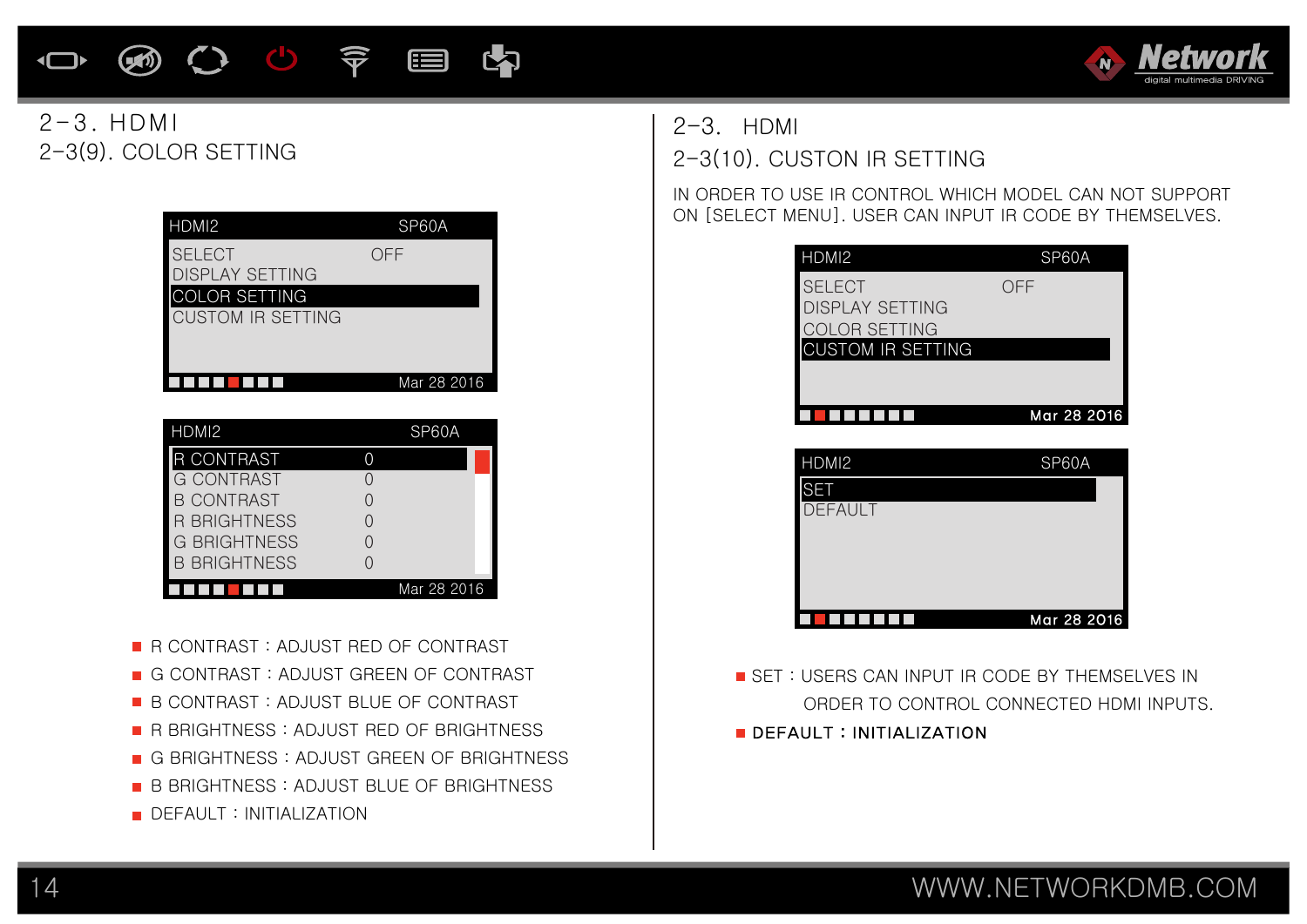



### 2-3(11). CUSTON IR SETTING  $2-3.$  HDMI



**PLEASE SELECT THE SET MODE. IF SCREEN DISPLAY SAME AS ABOVE SCREENS. PLEASE SELECT ONE** ICON AND INPUT YOUR IR CODE. NUMBERS WILL DISPLAY PER PRESS FROM 1 TO 0 WHEN YOU FILL IN IR CODE, IT WILL DISPLAY ON "NOW IR CODE". IF YOU FINISH SETTING ALL ICONS YOU WANT. PLEASE PRESS **b** BUTTON TO FINISH SETTING.

※PLEASE SELECT [CUSTOM], IN ORDER TO USE INPUT FUNCTIONS ON [CUSTOM]※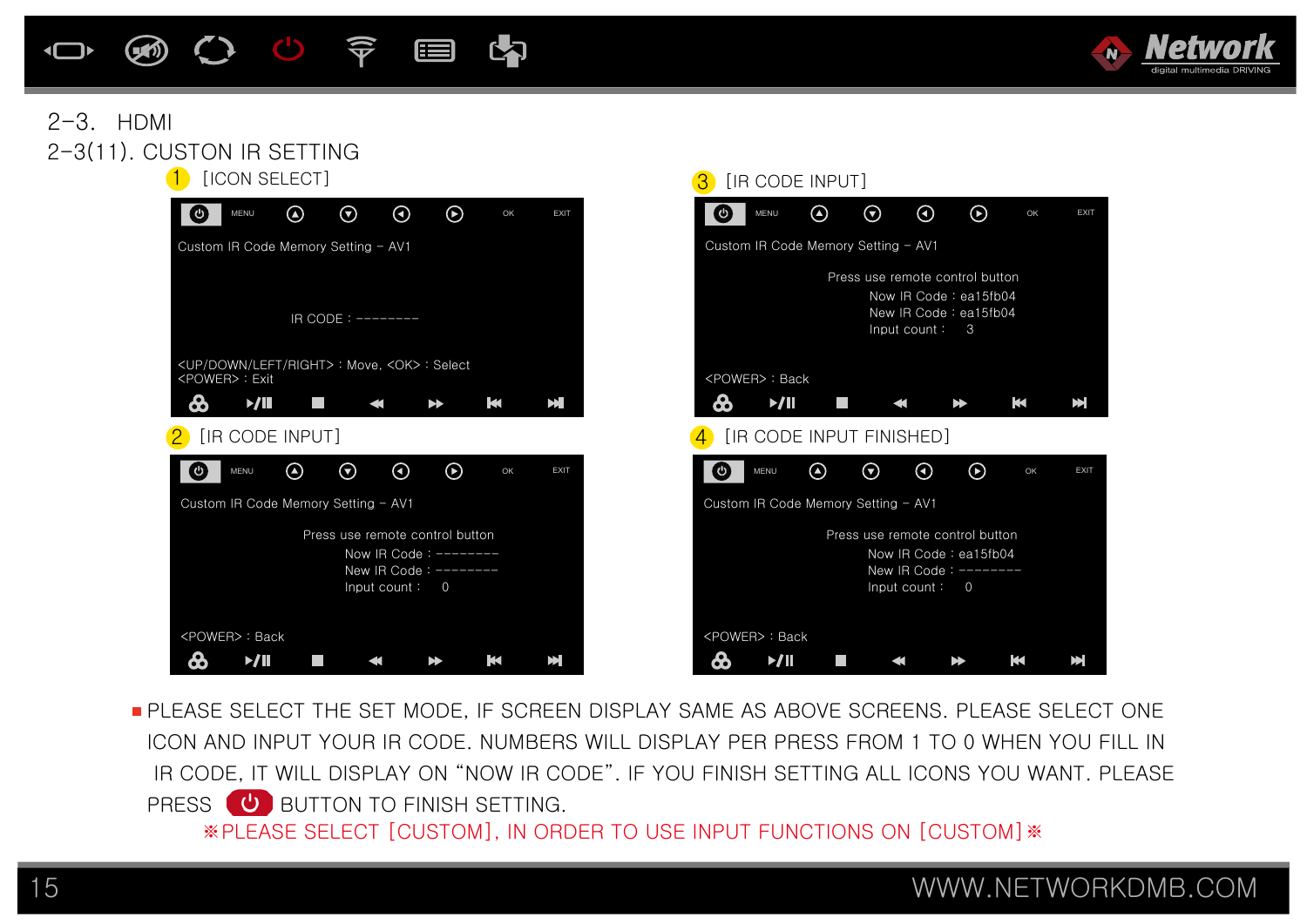### **④ 〇 〇 〒 目**



2-3. HDMI 2-3(12). SELECT

PLEASE SELECT [HD95E] IN ORDER TO USE HDMI INPUT.



| HDMI3      | SP60A       |
|------------|-------------|
| <b>OFF</b> |             |
| ON         |             |
|            |             |
|            |             |
|            | Mar 28 2016 |

# [HDMI SETTING]

 $2-3$ . HDMI 2-3(13). DISPLAY SETTING

THESE ARE ADJUSTMENT FUNCTIONS FOR VIDEO OUTPUT OF HDMI WHICH CAN'T COMPATIBLE WITH DISPLAY SCREEN SIZE.

| HDMI3                      | SP60A                                       |
|----------------------------|---------------------------------------------|
| <b>SELECT</b>              | <b>OFF</b>                                  |
| <b>DISPLAY SETTING</b>     |                                             |
| COLOR SETTING              |                                             |
| <b>CUSTOM IR SETTING</b>   |                                             |
|                            |                                             |
|                            | Mar 28 2016                                 |
|                            |                                             |
| HDMI3                      | SP60A                                       |
| H-POS                      | $\overline{0}$                              |
| $V - POS$                  | 0                                           |
| H-SIZE                     | 0                                           |
| V-SIZE                     | 0                                           |
| <b>SHARPNESS</b>           | $\Omega$                                    |
| <b>DEFAULT</b>             |                                             |
|                            | Mar 28 2016                                 |
| H-POS: HORIZONTAL MOVEMENT |                                             |
| V-POS: VERTICAL MOVEMENT   |                                             |
|                            |                                             |
|                            | H-SIZE: HORIZONTAL ENLARGEMENT OR REDUCTION |
|                            | V-SIZE : VERTICAL ENLARGEMENT OR REDUCTION  |

- SHARPNESS: ADJUST THE SHARPNESS
- **DEFAULT : INITIALIZATION**

 $\blacksquare$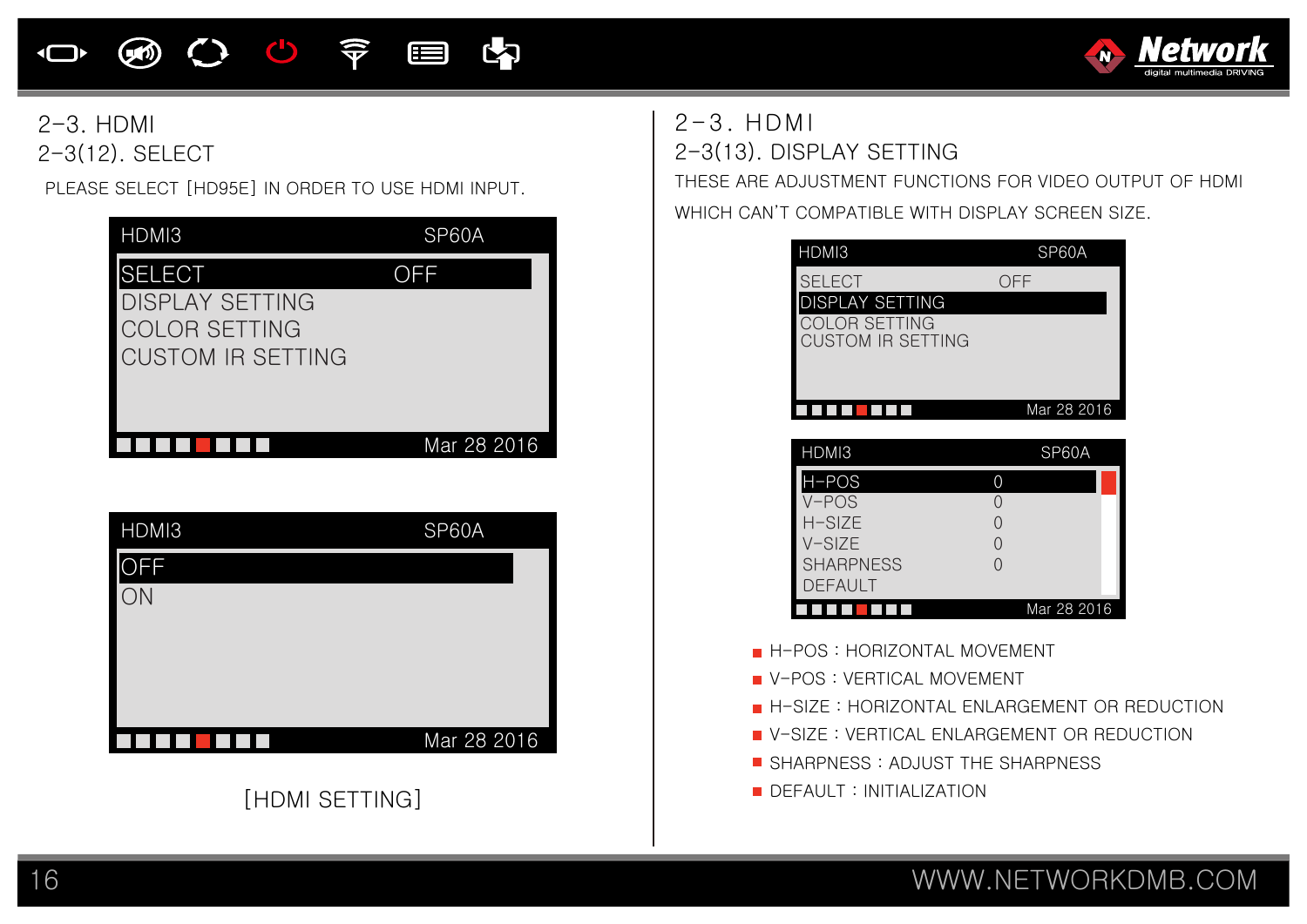# 17 WWW.NETWORKDMB.COM

### DEFAULT : INITIALIZATION

- **B** B BRIGHTNESS : ADJUST BLUE OF BRIGHTNESS
- 
- 
- G BRIGHTNESS : ADJUST GREEN OF BRIGHTNESS
- 
- **R BRIGHTNESS: ADJUST RED OF BRIGHTNESS**
- B CONTRAST : ADJUST BLUE OF CONTRAST
- G CONTRAST: ADJUST GREEN OF CONTRAST
- 
- 
- R CONTRAST : ADJUST RED OF CONTRAST

| CUSTUM IR SETTING   |             |  |
|---------------------|-------------|--|
|                     | Mar 28 2016 |  |
| HDMI3               | SP60A       |  |
| R CONTRAST          |             |  |
| G CONTRAST          |             |  |
| B CONTRAST          |             |  |
| R BRIGHTNESS        |             |  |
| <b>G BRIGHTNESS</b> |             |  |
| <b>B BRIGHTNESS</b> |             |  |
|                     | Mar 28 2016 |  |

| <b>SFIFCT</b>          | OFF |
|------------------------|-----|
| <b>DISPLAY SETTING</b> |     |
| <b>COLOR SETTING</b>   |     |
| CUSTOM IR SFTTING      |     |
|                        |     |
|                        |     |

HDMI3 SP60A

### $2-3$  HDMI 2-3(15). CUSTON IR SETTING

IN ORDER TO USE IR CONTROL WHICH MODEL CAN NOT SUPPORT ON [SELECT MENU]. USER CAN INPUT IR CODE BY THEMSELVES.

| HDMI3                    | SP60A       |
|--------------------------|-------------|
| <b>SELECT</b>            | OFF         |
| DISPLAY SETTING          |             |
| <b>COLOR SETTING</b>     |             |
| <b>CUSTOM IR SETTING</b> |             |
|                          |             |
|                          | Mar 28 2016 |
|                          |             |
|                          |             |
|                          |             |
| HDMI3                    | SP60A       |
| <b>SET</b>               |             |
| <b>DEFAULT</b>           |             |
|                          |             |

SET : USERS CAN INPUT IR CODE BY THEMSELVES IN ORDER TO CONTROL CONNECTED HDMI INPUTS.

DEFAULT: INITIALIZATION

FIFIT FIFIT Mar 28 2016

 $2-3$  HDM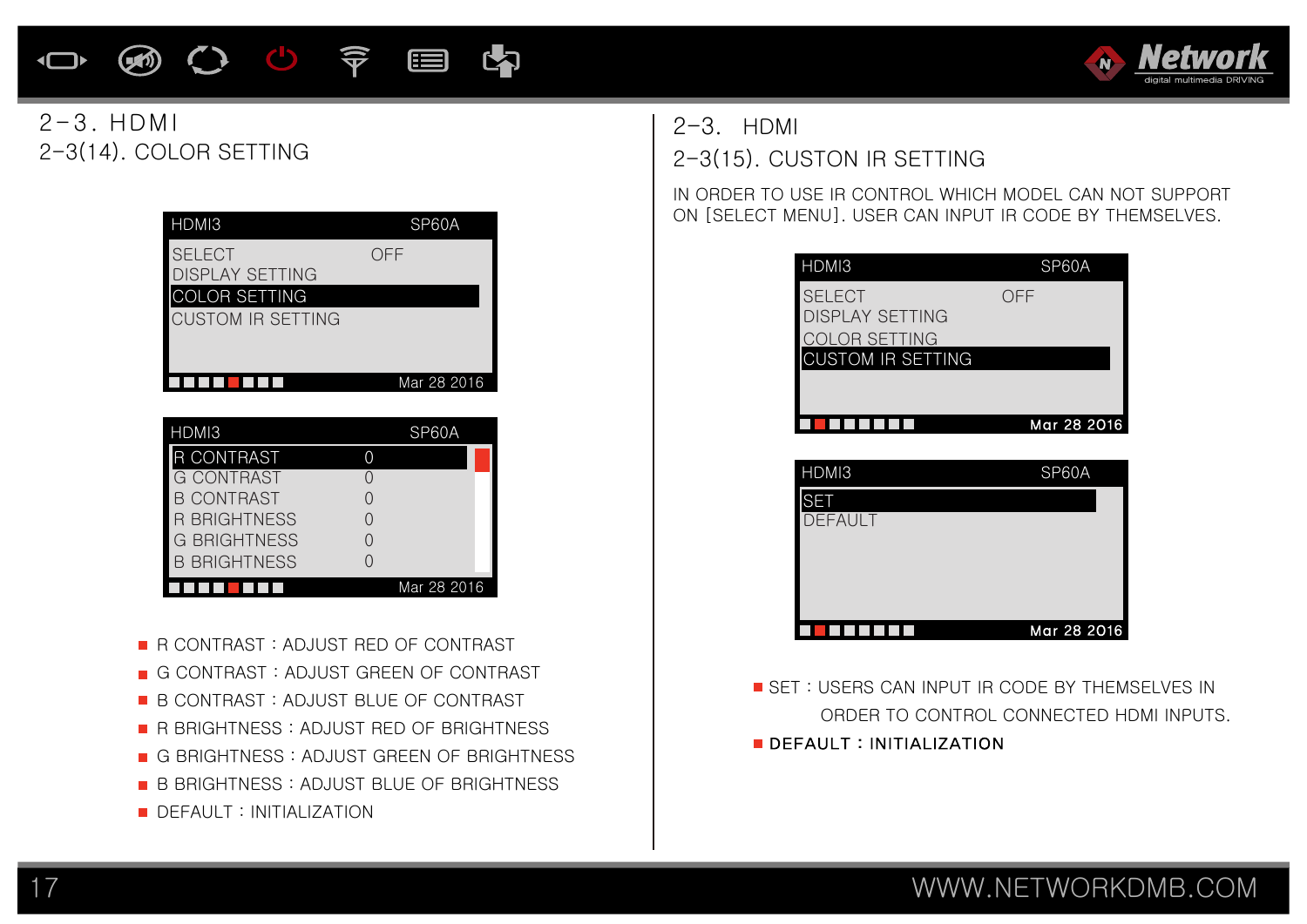



### 2-3(16). CUSTON IR SETTING  $2-3.$  HDMI



**PLEASE SELECT THE SET MODE. IF SCREEN DISPLAY SAME AS ABOVE SCREENS. PLEASE SELECT ONE** ICON AND INPUT YOUR IR CODE. NUMBERS WILL DISPLAY PER PRESS FROM 1 TO 0 WHEN YOU FILL IN IR CODE, IT WILL DISPLAY ON "NOW IR CODE". IF YOU FINISH SETTING ALL ICONS YOU WANT. PLEASE PRESS **b** BUTTON TO FINISH SETTING.

※PLEASE SELECT [CUSTOM], IN ORDER TO USE INPUT FUNCTIONS ON [CUSTOM]※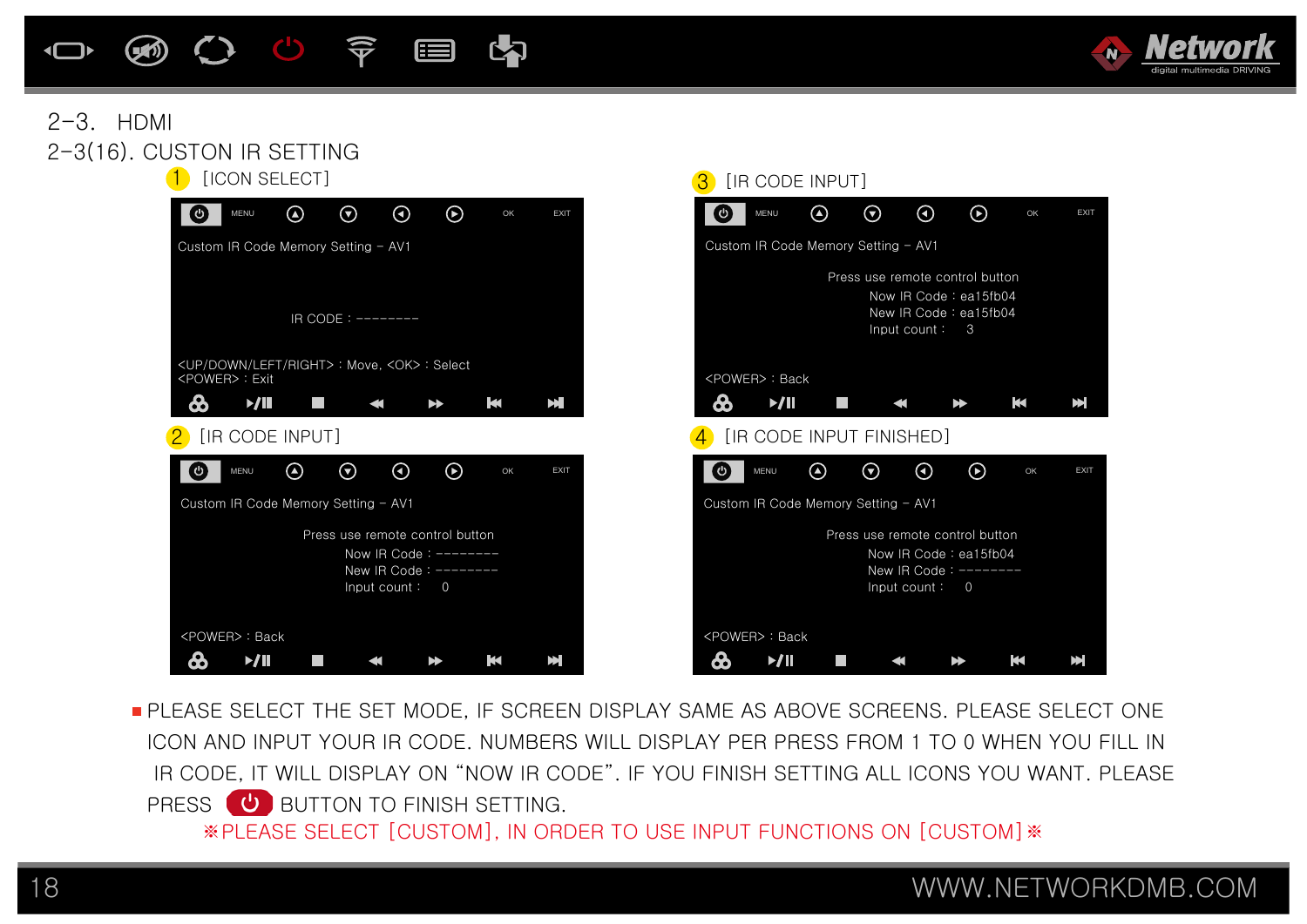### **E2**  $\bigcircled{\hspace{-2.3pt}}\longrightarrow$ 心 宇 **ieg**  $\bigcirc$



| <b>SETTING</b>                                                                                                                                                                                                                                                                                                                                                                                                                                                 | SP60A                                                                                                                                                                |
|----------------------------------------------------------------------------------------------------------------------------------------------------------------------------------------------------------------------------------------------------------------------------------------------------------------------------------------------------------------------------------------------------------------------------------------------------------------|----------------------------------------------------------------------------------------------------------------------------------------------------------------------|
| FRONT CAMERA<br><b>FRONT PDC</b><br><b>OEM FRONT CAMERA</b><br><b>RTC</b><br><b>RTC MEMORY</b><br><b>AVC MODE</b><br><b>REAR SEL</b><br>V MOTION<br><b>QUICK MENU</b><br>QUICK ICON<br><b>REAR 12V SEL</b><br><b>MAP BUTTON USE</b><br><b>IDRIVE TOUCH</b><br><b>MEM SETTING</b><br><b>CID MONITOR TYPE</b><br><b>TOUCH PANEL</b><br><b>BLUETOOTH CALL</b><br><b>SHORT CUT KEY USE</b><br>SHORT CUT KEY SET<br><b>TOUCH CALIBRATION</b><br>ALL SETTING DEFAULT | <b>OFF</b><br><b>OFF</b><br>OFF<br><b>OFF</b><br>OFF<br>OFF<br>OFF<br>OFF<br>OFF<br>OFF<br>OFF<br>OFF<br>OFF<br>OFF<br>OFF<br>OFF<br>OFF<br>OFF<br>OFF<br>OFF<br>OFF |
|                                                                                                                                                                                                                                                                                                                                                                                                                                                                | Mar 28 2016<br>[OTHER SETTING]                                                                                                                                       |

### 2-4. SETTING 2-4. SETTING 2-4(1). FRONT CAMERA

### THE FUNCTION IS NOT COMPATIBLE WITH ALL OF OUR INTERFACES.

THIS SETTING FUNCTION USES FOR FRONT CAMERA. IT WILL DISPLAY REAR CAMERA INPUT WHEN PUT THE REVERSE GEAR. AND IT WILL DISPALY FRONT CAMERA INPUT AUTOMATICALLY WHEN PUT BACK TO DRIVE OR PARKING GEAR 5-11S.

| <b>SETTING</b>                                                                                                                                                               | SP60A                                                              |
|------------------------------------------------------------------------------------------------------------------------------------------------------------------------------|--------------------------------------------------------------------|
| <b>FRONT CAMERA</b><br><b>FRONT PDC</b><br>OEM FRONT CAMERA<br><b>RTC</b><br><b>RTC MEMORY</b><br>AVC MODE<br><b>REAR SEL</b><br>V MOTION<br><b>QUICK MENU</b><br>QUICK ICON | OFF<br>OFF<br>OFF<br>OFF<br>OFF<br>OFF<br>OFF<br>OFF<br>OFF<br>OFF |
| l.<br>. .                                                                                                                                                                    | Mar 28 2016                                                        |
|                                                                                                                                                                              |                                                                    |
| <b>SETTING</b>                                                                                                                                                               | SP60A                                                              |
| λFΕ<br>5 Sec<br>7 Sec<br>9 Sec<br>11 Sec                                                                                                                                     |                                                                    |
|                                                                                                                                                                              | Mar 28 2016                                                        |

OFF : DO NOT USE FRONT CAMERA

- **5** Sec : DISPLAY FRONT CAMERA INPUT FOR 5 SECONDS
- **7** Sec : DISPLAY FRONT CAMERA INPUT FOR 7 SECONDS
- **9 Sec : DISPLAY FRONT CAMERA INPUT FOR 9 SECONDS**
- **11 Sec : DISPLAY FRONT CAMERA INPUT FOR 11 SECONDS**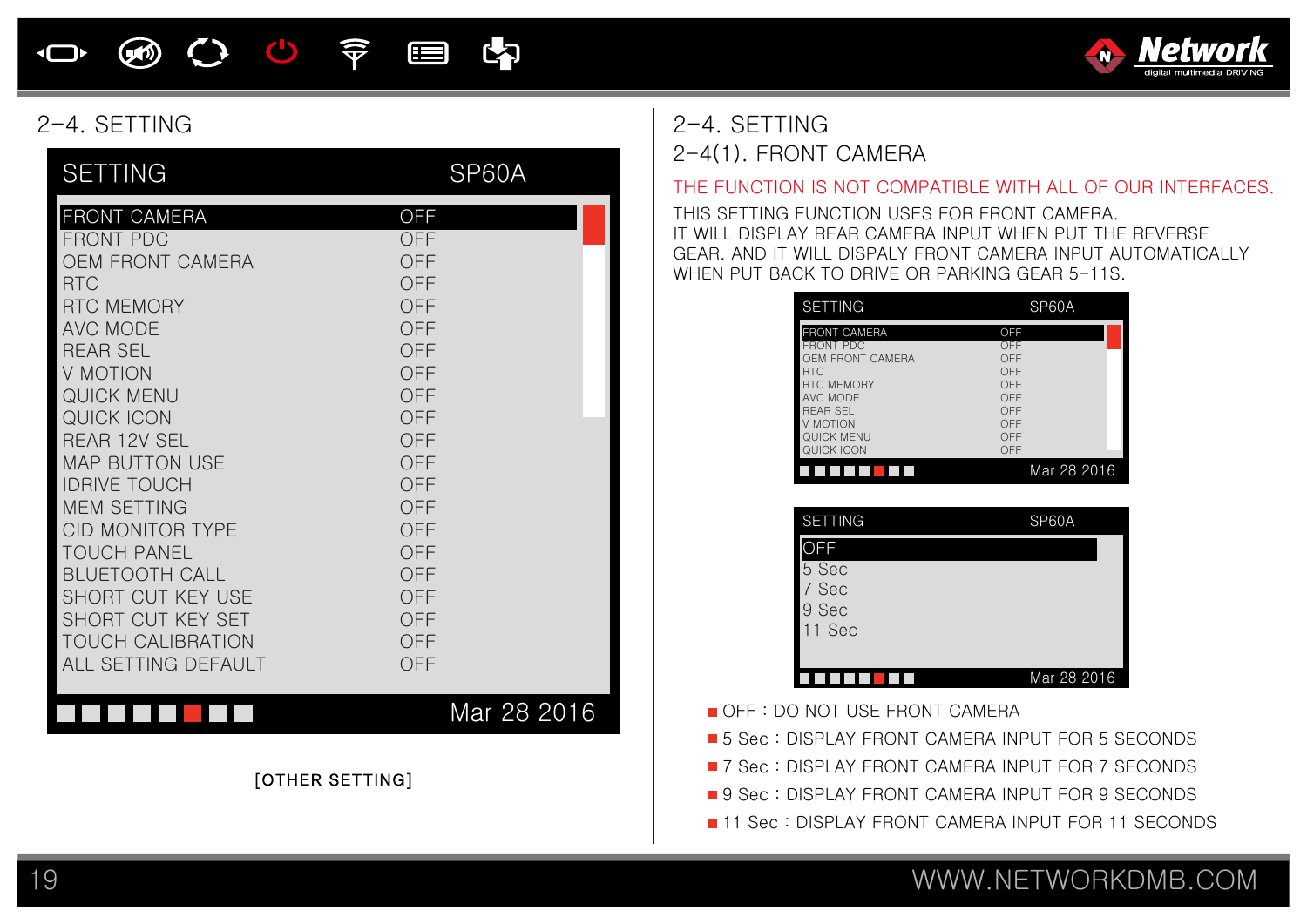# **OO O O O O E CO**



2-4. SETTING 2-4(2). FRONT PDC

THE FUNCTION IS NOT COMPATIBLE WITH ALL OF OUR INTERFACES. THE FUNCTION IS NOT COMPATIBLE WITH ALL OF OUR INTERFACES.

THESE ARE SETTING FUNCTIONS FOR PDC ON/OFF WHEN OUTPUT THE FRONT CAMERA.

| <b>SETTING</b>      | SP60A       |
|---------------------|-------------|
| <b>FRONT CAMERA</b> | OFF         |
| <b>FRONT PDC</b>    | OFF         |
| OEM FRONT CAMERA    | OFF         |
| <b>RTC</b>          | OFF         |
| <b>RTC MEMORY</b>   | OFF         |
| AVC MODE            | OFF         |
| <b>REAR SEL</b>     | OFF         |
| V MOTION            | OFF         |
| QUICK MENU          | OFF         |
| QUICK ICON          | OFF         |
|                     | Mar 28 2016 |

| <b>SETTING</b>            | SP60A       |
|---------------------------|-------------|
| ЭŃ                        |             |
| $\overline{\mathsf{OFF}}$ |             |
|                           |             |
|                           |             |
|                           | Mar 28 2016 |

2-4. SETTING 2-4(3). OEM FRONT CAMERA

| <b>SETTING</b>                          | SP60A       |
|-----------------------------------------|-------------|
| <b>FRONT CAMERA</b><br><b>FRONT PDC</b> | OFF<br>OFF  |
| <b>OEM FRONT CAMERA</b>                 | OFF         |
| <b>RTC</b>                              | OFF         |
| <b>RTC MEMORY</b>                       | OFF         |
| AVC MODE                                | OFF         |
| <b>REAR SEL</b>                         | OFF         |
| V MOTION                                | OFF         |
| QUICK MENU                              | OFF         |
| QUICK ICON                              | OFF         |
|                                         | Mar 28 2016 |

| <b>SETTING</b> | SP60A       |
|----------------|-------------|
| <b>DEE</b>     |             |
| 5 Sec          |             |
| 7 Sec          |             |
| 9 Sec          |             |
| 11 Sec         |             |
|                |             |
|                | Mar 28 2016 |

- OFF : DO NOT USE FRONT CAMERA OF OFM
- **5** Sec : DISPLAY OEM FRONT CAMERA INPUT FOR 5 SECONDS
- **7** Sec : DISPLAY OEM FRONT CAMERA INPUT FOR 7 SECONDS
- **9 Sec : DISPLAY OEM FRONT CAMERA INPUT FOR 9 SECONDS**
- 11 Sec : DISPLAY OEM FRONT CAMERA INPUT FOR 11 SECONDS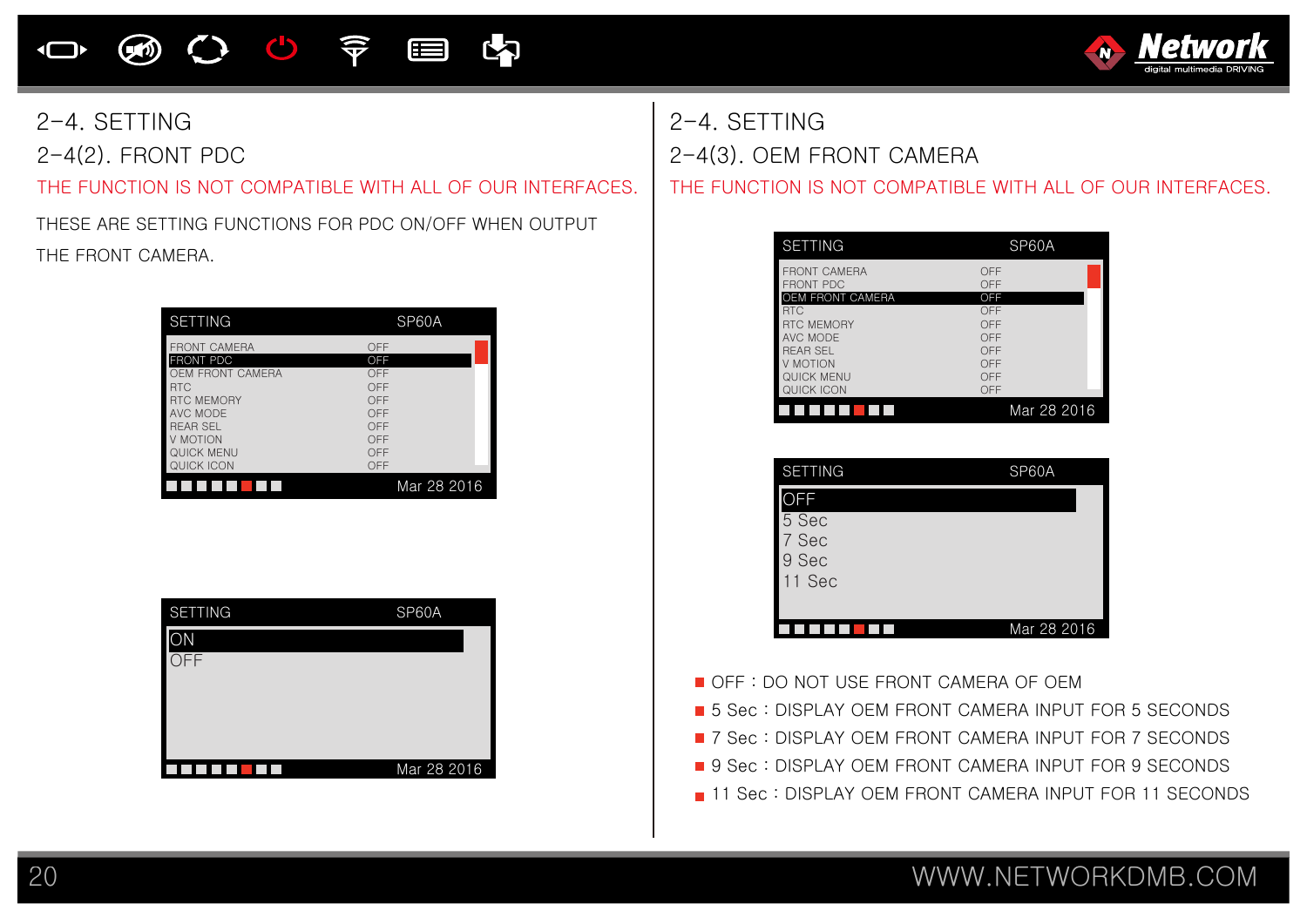### C.  $\circledast$  $\bigcirc$  $\widehat{\widehat{\mathbf{Y}}}$ E  $\Box$



2-4(4). RTC

(NOT ALL PRODUCTS WITH THIS FUNCTION)

SWITCH MODE BETWEEN FACTRY REAR CAMERA AND AFTERMARKET REAR CAMERA WHEN SELECT REVERSE.

| <b>SETTING</b>      | SP60A              |
|---------------------|--------------------|
| <b>FRONT CAMERA</b> | OFF                |
| <b>FRONT PDC</b>    | OFF                |
| OEM FRONT CAMERA    | OFF                |
| <b>RTC</b>          | OFF                |
| <b>RTC MEMORY</b>   | OFF                |
| AVC MODE            | OFF                |
| <b>REAR SEL</b>     | OFF                |
| V MOTION            | OFF                |
| <b>QUICK MENU</b>   | OFF                |
| QUICK ICON          | OFF<br>Mar 28 2016 |

| <b>SETTING</b> | SP60A       |
|----------------|-------------|
| OFF            |             |
| ON             |             |
|                |             |
|                |             |
|                |             |
|                | Mar 28 2016 |

# 2-4. SETTING 2-4. SETTING

2-4(5). RTC MEMORY

(NOT ALL PRODUCTS WITH THIS FUNCTION)

THE FUNCTION IS NOT COMPATIBLE WITH ALL OF OUR INTERFACES. | THE FUNCTION IS NOT COMPATIBLE WITH ALL OF OUR INTERFACES.

SELECT OFF WITH DIP SWITCH 4 OFF : ALWAYS DISPLAY FACTORY REAR CAMERA WHEN SELECT REVERSE.

SELECT OFF WITH DIP SWITCH 4 ON : ALWAYS DISPLAY AFTERMARKET REAR CAMERA WHEN SELECT REVERSE.

SELECT ON : NO MATTER YOU SET DIP SWITCH 4 ON OR OFF, IT WILL ALWAYS DISPLAY LAST MODE IN REVERSE.

IF THE LAST DISPLAY IN REVERSE WAS FACTORY REAR CAMERA, THEN IT WILL SHOW FACTORY REAR CAMERA EACH TIME YOU SELECT REVERSE. IF THE LAST DISPLAY IN REVERSE WAS AFTERMARKET REAR CAMERA, THEN IT WILL SHOW AFTERMARKET REAR CAMERA EACH TIME YOU SELECT REVERSE.

| <b>SETTING</b>                              | SP60A       |
|---------------------------------------------|-------------|
| <b>FRONT CAMERA</b>                         | OFF         |
| <b>FRONT PDC</b><br><b>OEM FRONT CAMERA</b> | OFF<br>OFF  |
| <b>RTC</b>                                  | OFF         |
| RTC MEMORY<br>AVC MODE                      | OFF<br>OFF  |
| <b>REAR SEL</b>                             | OFF         |
| V MOTION<br><b>QUICK MENU</b>               | OFF<br>OFF  |
| <b>QUICK ICON</b>                           | OFF         |
|                                             | Mar 28 2016 |
| <b>SETTING</b>                              | SP60A       |
| <b>DFF</b>                                  |             |
| ON                                          |             |
|                                             |             |
|                                             |             |
|                                             |             |
|                                             |             |
|                                             |             |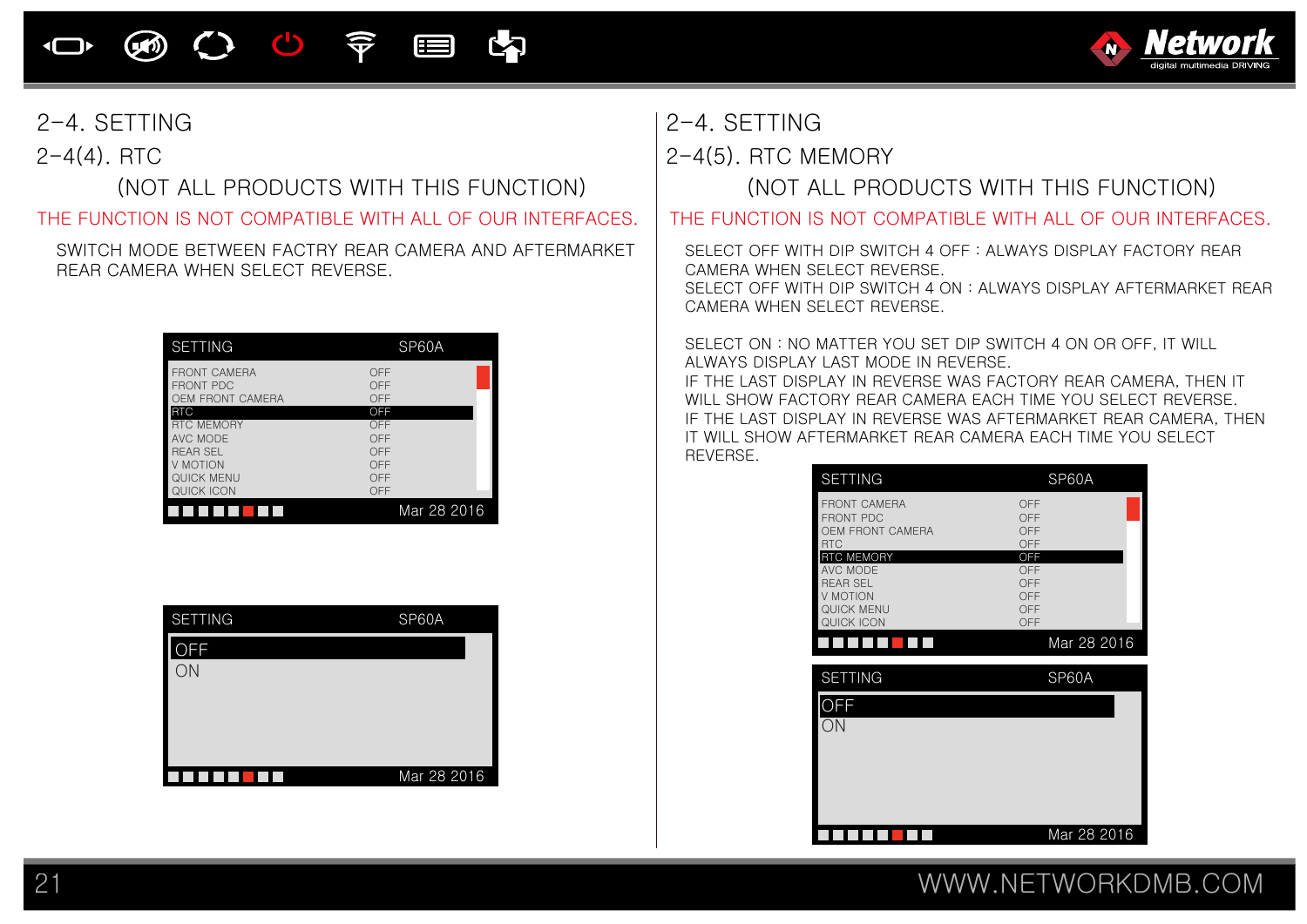心 宇 **E** E  $\circledast$  $\overline{\mathbf{C}}$ 



2-4(6). AVC MODE

THE FUNCTION IS NOT COMPATIBLE WITH ALL OF OUR INTERFACES. | THE FUNCTION IS NOT COMPATIBLE WITH ALL OF OUR INTERFACES. (NOT ALL PRODUCTS WITH THIS FUNCTION)

| <b>SETTING</b>                                                                                 | SP60A                           |
|------------------------------------------------------------------------------------------------|---------------------------------|
| <b>FRONT CAMERA</b><br><b>FRONT PDC</b><br>OEM FRONT CAMERA<br><b>RTC</b><br><b>RTC MEMORY</b> | OFF<br>OFF<br>OFF<br>OFF<br>OFF |
| AVC MODE                                                                                       | OFF                             |
| <b>REAR SEL</b><br>V MOTION<br>QUICK MENU                                                      | OFF<br>OFF<br>OFF               |
| QUICK ICON                                                                                     | OFF                             |
|                                                                                                | Mar 28 2016                     |

| <b>SETTING</b> | SP60A       |
|----------------|-------------|
| ON+AVC LINE    |             |
| ON<br>OFF      |             |
|                |             |
|                |             |
|                | Mar 28 2016 |

2-4. SETTING 2-4. SETTING 2-4(7). REAR SEL

(NOT ALL PRODUCTS WITH THIS FUNCTION)

| <b>SETTING</b>                                                                                             | SP60A                                  |
|------------------------------------------------------------------------------------------------------------|----------------------------------------|
| <b>FRONT CAMERA</b><br><b>FRONT PDC</b><br>OEM FRONT CAMERA<br><b>RTC</b><br><b>RTC MEMORY</b><br>AVC MODE | OFF<br>OFF<br>OFF<br>OFF<br>OFF<br>OFF |
| <b>REAR SEL</b>                                                                                            | OFF                                    |
| V MOTION                                                                                                   | OFF                                    |
| QUICK MENU                                                                                                 | OFF                                    |
| QUICK ICON                                                                                                 | OFF                                    |
|                                                                                                            | Mar 28 2016                            |

| <b>SETTING</b> | SP60A       |
|----------------|-------------|
| <b>CVBS</b>    |             |
| HDMI           |             |
| HD95E          |             |
| HD97E          |             |
| HD97S          |             |
|                |             |
|                | Mar 28 2016 |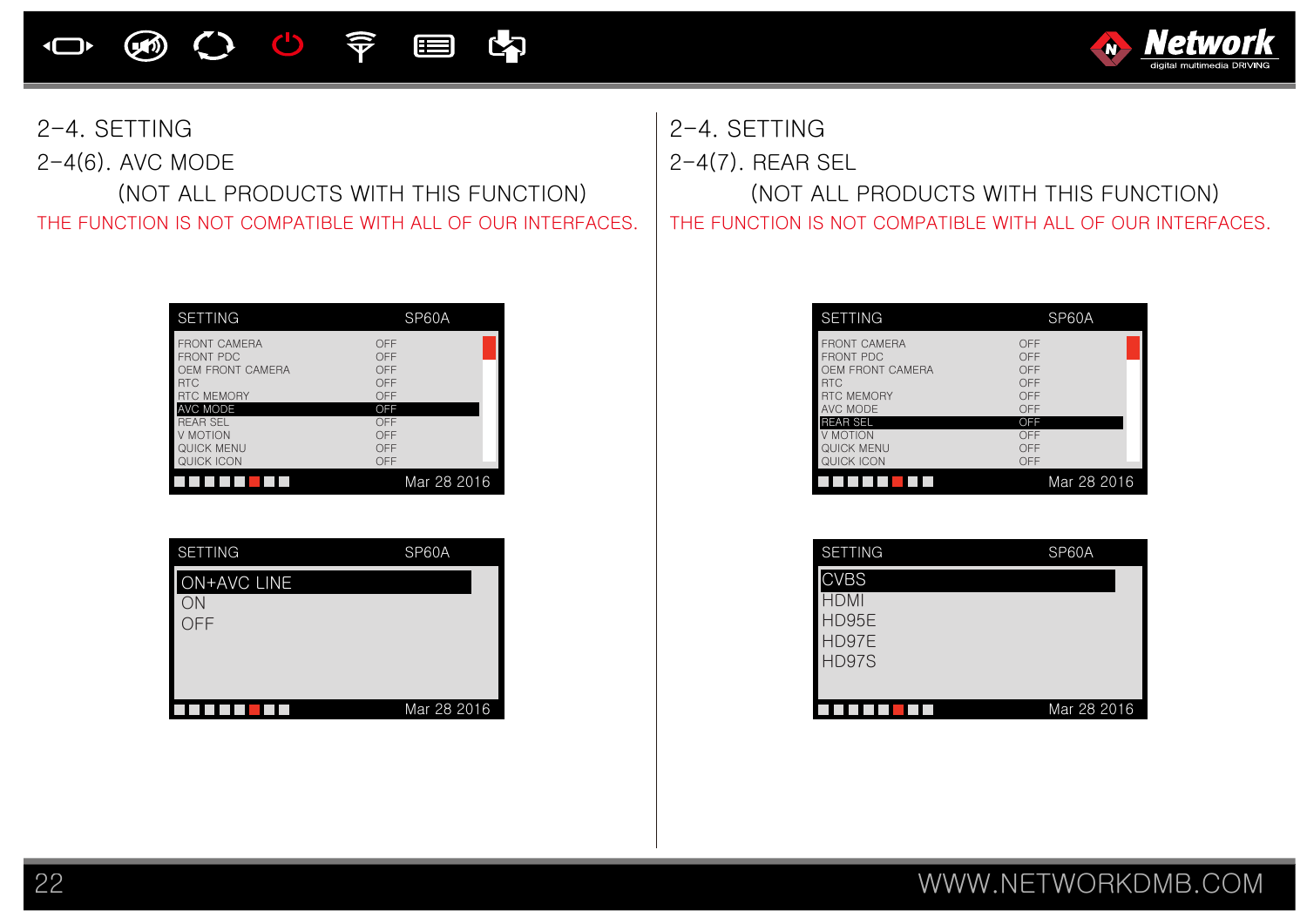

### 2-4. SETTING 2-4(8). V MOTION

| <b>SETTING</b>      | SP60A       |
|---------------------|-------------|
| <b>FRONT CAMERA</b> | OFF         |
| <b>FRONT PDC</b>    | OFF         |
| OEM FRONT CAMERA    | OFF         |
| <b>RTC</b>          | OFF         |
| <b>RTC MEMORY</b>   | OFF         |
| AVC MODE            | OFF         |
| <b>REAR SEL</b>     | OFF         |
| V MOTION            | OFF         |
| QUICK MENU          | OFF         |
| QUICK ICON          | OFF         |
|                     | Mar 28 2016 |

| <b>SETTING</b> | SP60A       |
|----------------|-------------|
| <b>OFF</b>     |             |
| ON             |             |
|                |             |
|                |             |
|                | Mar 28 2016 |

2-4. SETTING 2-4(9). QUICK MENU

THE FUNCTION IS NOT COMPATIBLE WITH ALL OF OUR INTERFACES. THE FUNCTION IS NOT COMPATIBLE WITH ALL OF OUR INTERFACES.

| <b>SETTING</b>                                                                                                                                                 | SP60A                                                       |
|----------------------------------------------------------------------------------------------------------------------------------------------------------------|-------------------------------------------------------------|
| <b>FRONT CAMERA</b><br><b>FRONT PDC</b><br>OEM FRONT CAMERA<br><b>RTC</b><br><b>RTC MEMORY</b><br>AVC MODE<br><b>REAR SEL</b><br>V MOTION<br><b>QUICK MENU</b> | OFF<br>OFF<br>OFF<br>OFF<br>OFF<br>OFF<br>OFF<br>OFF<br>OFF |
| QUICK ICON                                                                                                                                                     | OFF                                                         |
|                                                                                                                                                                | Mar 28 2016                                                 |

| <b>SETTING</b> | SP60A       |
|----------------|-------------|
| ЭN             |             |
| DFF            |             |
|                |             |
|                |             |
|                |             |
|                | Mar 28 2016 |

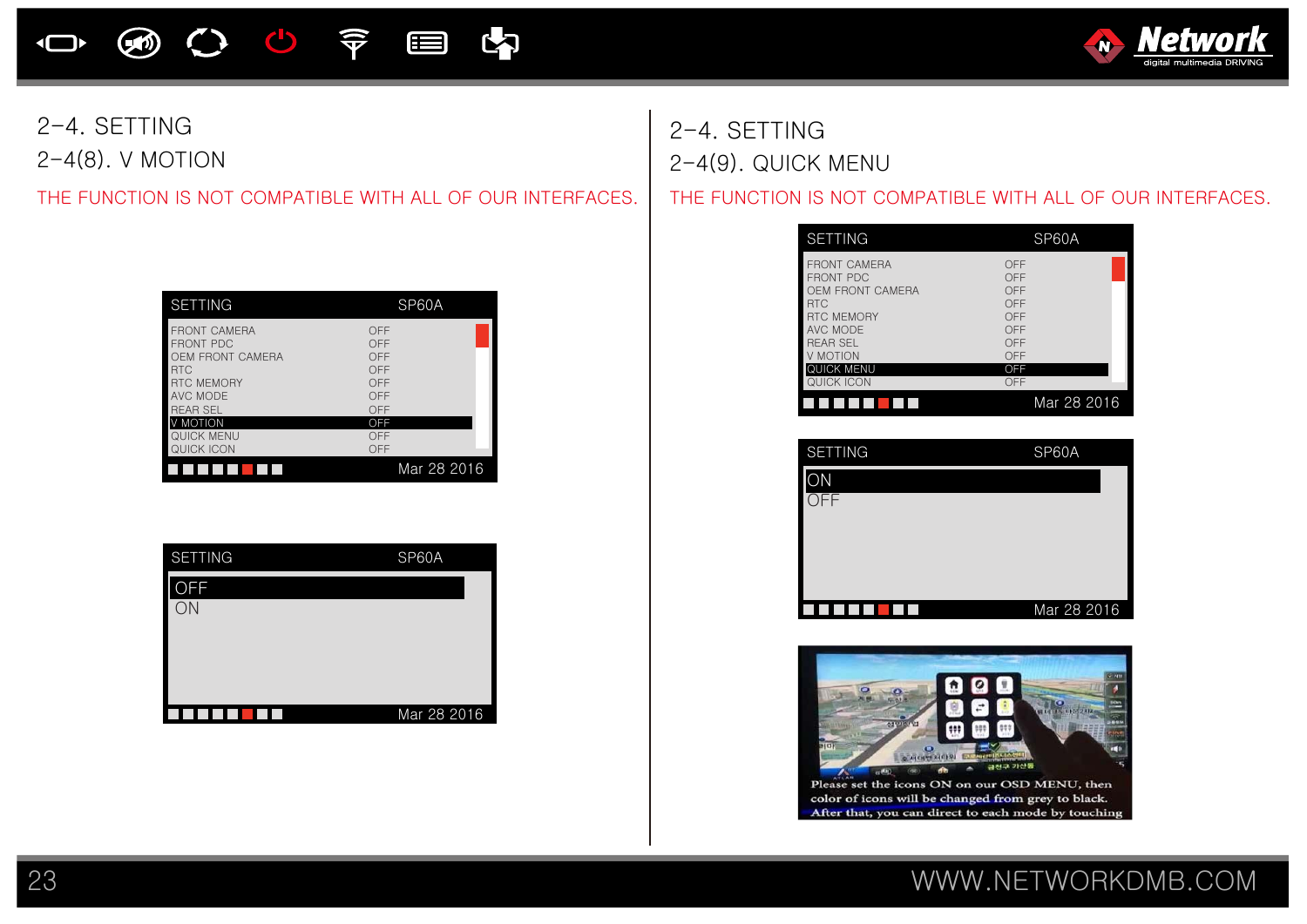

# 2-4. SETTING 2-4. SETTING

THE FUNCTION IS NOT COMPATIBLE WITH ALL OF OUR INTERFACES. THE FUNCTION IS NOT COMPATIBLE WITH ALL OF OUR INTERFACES.

| <b>SETTING</b>                                                                                                                                                        | SP60A                                                              |
|-----------------------------------------------------------------------------------------------------------------------------------------------------------------------|--------------------------------------------------------------------|
| <b>FRONT CAMERA</b><br><b>FRONT PDC</b><br>OEM FRONT CAMERA<br><b>RTC</b><br><b>RTC MEMORY</b><br>AVC MODE<br><b>REAR SEL</b><br>V MOTION<br>QUICK MENU<br>JUICK ICON | OFF<br>OFF<br>OFF<br>OFF<br>OFF<br>OFF<br>OFF<br>OFF<br>OFF<br>OFF |
|                                                                                                                                                                       | Mar 28 2016                                                        |

| <b>SETTING</b> | <b>SP260A</b> |
|----------------|---------------|
| ЭN             |               |
| OFF            |               |
|                |               |
|                |               |
|                |               |
|                | Mar 28 2016   |



2-4(10). QUICK ICON 2-4(11). REAR 12V SEL SELECT WHAT TO DISPLAY WHEN CONNECTING REAR 12V

| <b>SETTING</b>                                                                                                                                                                                                                              | SP60A                                                                     |
|---------------------------------------------------------------------------------------------------------------------------------------------------------------------------------------------------------------------------------------------|---------------------------------------------------------------------------|
| REAR 12V SEL<br><b>MAP BUTTON USE</b><br><b>IDRIVE TOUCH</b><br><b>MEM SETTING</b><br>CID MONITOR TYPE<br>TOUCH PANEL<br><b>BLUETOOTH CALL</b><br>SHORT CUT KEY USE<br>SHORT CUT KEY SET<br><b>TOUCH CALIBRATION</b><br>ALL SETTING DEFAULT | OFF<br>OFF<br>OFF<br>OFF<br>OFF<br>OFF<br>OFF<br>OFF<br>OFF<br>OFF<br>OFF |
|                                                                                                                                                                                                                                             | Mar 28 2016                                                               |

| <b>SETTING</b> | SP60A       |
|----------------|-------------|
| <b>REAR</b>    |             |
| ΑV             |             |
|                |             |
|                |             |
|                |             |
|                | Mar 28 2016 |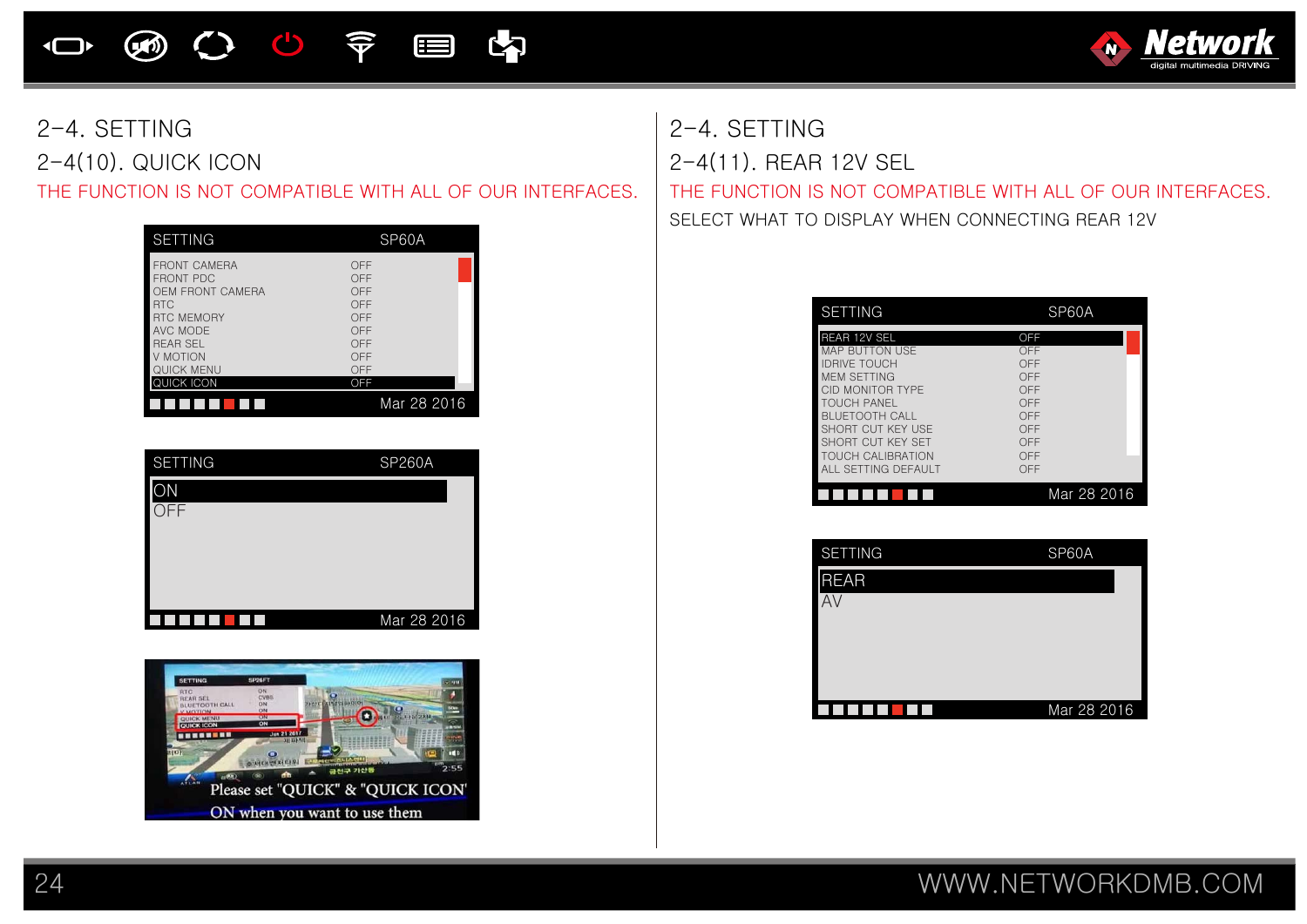00 京 E **E**  $\circledast$  $\Box$ 



THE FUNCTION IS NOT COMPATIBLE WITH ALL OF OUR INTERFACES. | THE FUNCTION IS NOT COMPATIBLE WITH ALL OF OUR INTERFACES. 2-4(12). MAP BUTTON USE (FROM BMW NBT) 2-4(13). IDRIVE TOUCH (FROM BMW NBT)

ON : POSSIBLE TO SWITCH MODE BY PRESSING MAP BUTTON SHORTLY OFF : POSSIBLE TO SWITCH MODE BY PRESSING MAP BUTTON

| SETTING                                                                                                                                                                                                                                            | SP60A                                                                     |
|----------------------------------------------------------------------------------------------------------------------------------------------------------------------------------------------------------------------------------------------------|---------------------------------------------------------------------------|
| <b>REAR 12V SEL</b><br><b>MAP BUTTON USE</b><br><b>IDRIVE TOUCH</b><br><b>MEM SETTING</b><br>CID MONITOR TYPE<br><b>TOUCH PANEL</b><br>BLUETOOTH CALL<br>SHORT CUT KEY USE<br>SHORT CUT KEY SET<br><b>TOUCH CALIBRATION</b><br>ALL SETTING DEFAULT | OFF<br>OFF<br>OFF<br>OFF<br>OFF<br>OFF<br>OFF<br>OFF<br>OFF<br>OFF<br>OFF |
|                                                                                                                                                                                                                                                    | Mar 28 2016                                                               |

| <b>SETTING</b> | SP60A       |
|----------------|-------------|
| ON             |             |
| OFF            |             |
|                |             |
|                |             |
|                |             |
|                | Mar 28 2016 |

### 2-4. SETTING 2-4. SETTING

TOUCH CONTROL NAVI OR ANDROID BY TOUCH PAD OF IDRIVE. (NOT FOR ALL MODELS)

| <b>SETTING</b>                                                                                                                                                                                                                              | SP60A                                                                     |
|---------------------------------------------------------------------------------------------------------------------------------------------------------------------------------------------------------------------------------------------|---------------------------------------------------------------------------|
| REAR 12V SEL<br><b>MAP BUTTON USE</b><br><b>IDRIVE TOUCH</b><br><b>MEM SETTING</b><br>CID MONITOR TYPE<br>TOUCH PANEL<br><b>BLUETOOTH CALL</b><br>SHORT CUT KEY USE<br>SHORT CUT KEY SET<br><b>TOUCH CALIBRATION</b><br>ALL SETTING DEFAULT | OFF<br>OFF<br>OFF<br>OFF<br>OFF<br>OFF<br>OFF<br>OFF<br>OFF<br>OFF<br>OFF |
|                                                                                                                                                                                                                                             | Mar 28 2016                                                               |

| <b>SETTING</b> | SP60A       |
|----------------|-------------|
| OFF            |             |
|                |             |
|                |             |
|                |             |
|                |             |
|                | Mar 28 2016 |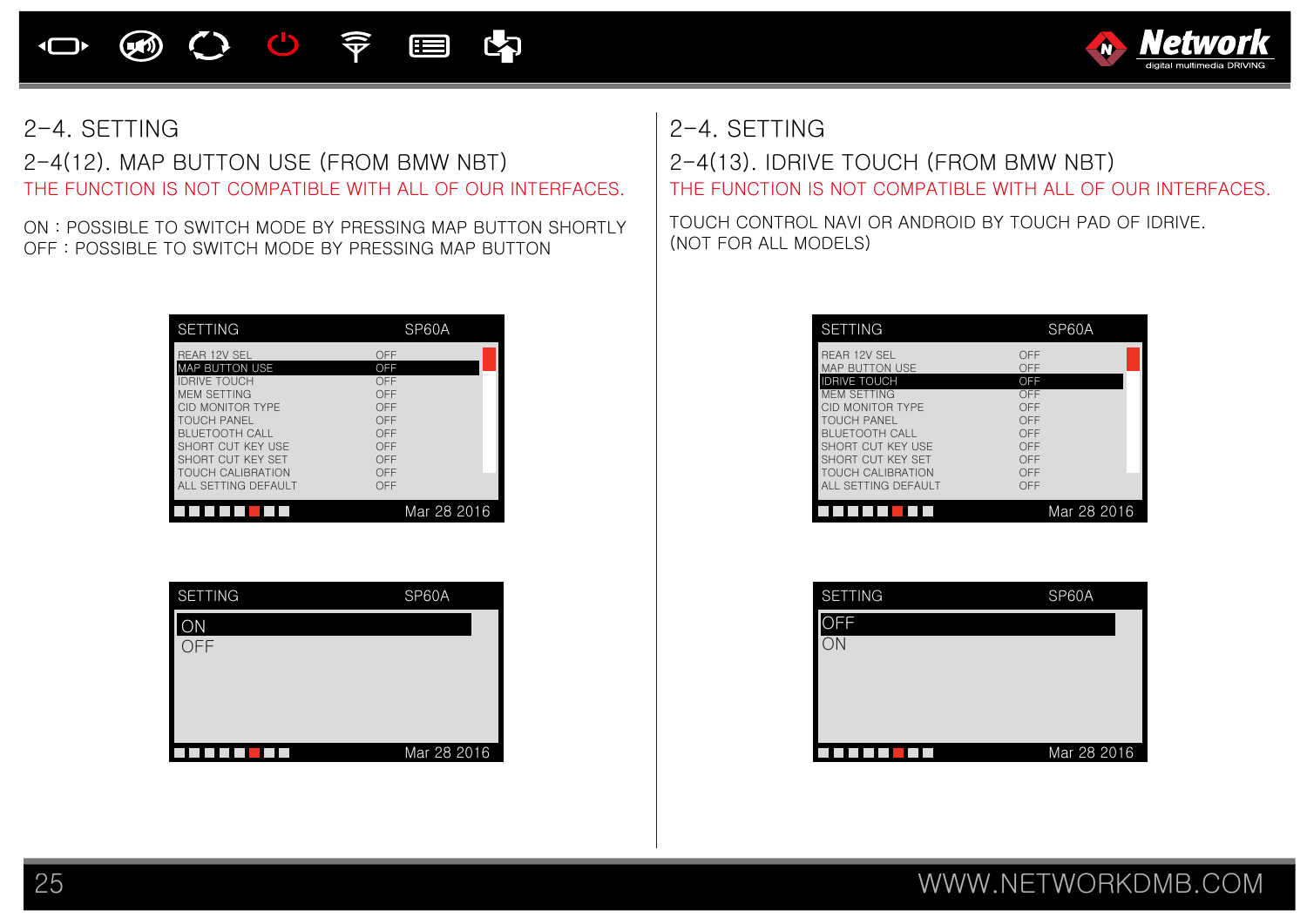

THERE ARE SEVERAL TYPES OF LCD OF BMW EVO. PLEASE TRY TO SELECT 2 OR 3 ONCE EVERYTHING YOU DID WELL BUT STILL NO IMAGE

| REAR 12V SEL                                    | OFF                       |
|-------------------------------------------------|---------------------------|
| <b>MAP BUTTON USE</b>                           | OFF                       |
| <b>IDRIVE TOUCH</b>                             | OFF                       |
| <b>MEM SETTING</b>                              | OFF                       |
| CID MONITOR TYPE                                | OFF                       |
| <b>TOUCH PANEL</b>                              | OFF                       |
| BLUETOOTH CALL                                  | OFF                       |
| SHORT CUT KEY USE                               | OFF                       |
| SHORT CUT KEY SET                               | OFF                       |
| <b>TOUCH CALIBRATION</b><br>ALL SETTING DEFAULT | OFF<br>OFF<br>Mar 28 2016 |

| <b>SETTING</b> | SP60A       |
|----------------|-------------|
|                |             |
| $\overline{2}$ |             |
| 3              |             |
|                |             |
|                |             |
|                |             |
|                | Mar 28 2016 |

### 2-4. SETTING 2-4. SETTING

THE FUNCTION IS NOT COMPATIBLE WITH ALL OF OUR INTERFACES. THE FUNCTION IS NOT COMPATIBLE WITH ALL OF OUR INTERFACES. 2-4(14). MEM SETTING (BMW EVO) 2-4(15). CID MONITOR TYPE (BMW EVO)

THERE ARE SEVERAL TYPES OF LCD OF BMW EVO. SOME LCDS NEED TO SET LG DISPLAY SETTING TO ACHIEVE TOUCH CONTROL WITHOUT DISTURBING FACTORY MENU.

| <b>SETTING</b>                                                                                                                                                                                                                                            | SP60A                                                                     |
|-----------------------------------------------------------------------------------------------------------------------------------------------------------------------------------------------------------------------------------------------------------|---------------------------------------------------------------------------|
| <b>REAR 12V SEL</b><br><b>MAP BUTTON USE</b><br><b>IDRIVE TOUCH</b><br><b>MEM SETTING</b><br>CID MONITOR TYPE<br><b>TOUCH PANEL</b><br><b>BLUETOOTH CALL</b><br>SHORT CUT KEY USE<br>SHORT CUT KEY SET<br><b>TOUCH CALIBRATION</b><br>ALL SETTING DEFAULT | OFF<br>OFF<br>OFF<br>OFF<br>OFF<br>OFF<br>OFF<br>OFF<br>OFF<br>OFF<br>OFF |
|                                                                                                                                                                                                                                                           | Mar 28 2016                                                               |

| <b>SETTING</b>    | SP60A       |
|-------------------|-------------|
| <b>NORMAL</b>     |             |
| <b>LG DISPLAY</b> |             |
|                   |             |
|                   |             |
|                   |             |
|                   | Mar 28 2016 |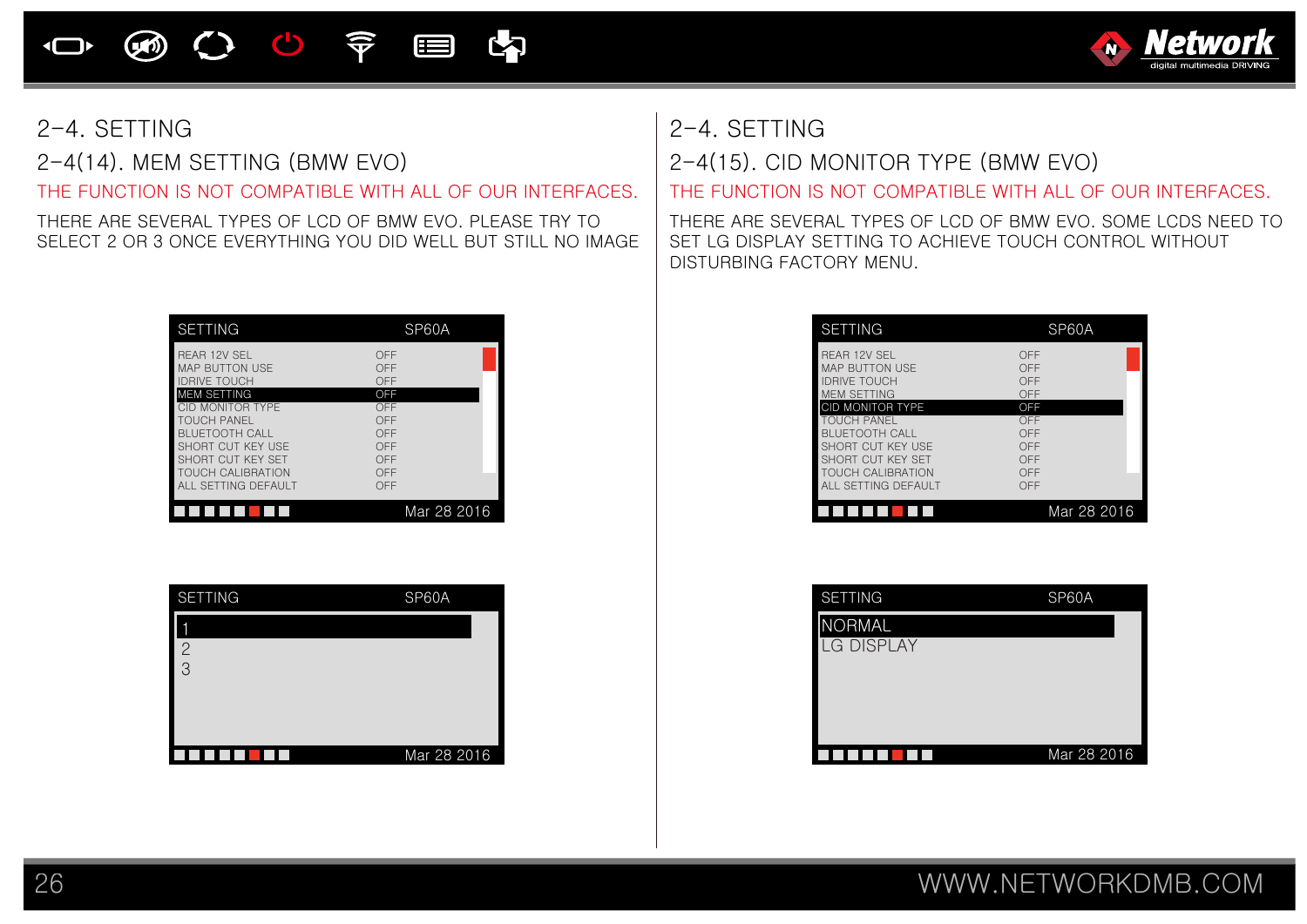**④ 〇 〇 〒 目 内**  $\overline{\mathbf{C}}$ 



2-4(16). TOUCH PANEL (BENZ NTG5.0-NTG5.5) 2-4(17). BLUETOOTH CALL

| <b>SETTING</b>                                                                                                                                                                                                                                     | SP60A                                                                     |
|----------------------------------------------------------------------------------------------------------------------------------------------------------------------------------------------------------------------------------------------------|---------------------------------------------------------------------------|
| <b>REAR 12V SEL</b><br><b>MAP BUTTON USE</b><br><b>IDBIVE TOUCH</b><br>MFM SETTING<br>CID MONITOR TYPE<br><b>TOUCH PANEL</b><br><b>BLUETOOTH CALL</b><br>SHORT CUT KEY USE<br>SHORT CUT KEY SET<br><b>TOUCH CALIBRATION</b><br>ALL SETTING DEFAULT | OFF<br>OFF<br>OFF<br>OFF<br>OFF<br>OFF<br>OFF<br>OFF<br>OFF<br>OFF<br>OFF |
|                                                                                                                                                                                                                                                    | Mar 28 2016                                                               |

| <b>SETTING</b>                                 | SP60A       |
|------------------------------------------------|-------------|
| <b>NONE</b><br>SN340N NET<br>GT911<br>FT5826SL |             |
|                                                | Mar 28 2016 |

# THE FUNCTION IS NOT COMPATIBLE WITH ALL OF OUR INTERFACES. THE FUNCTION IS NOT COMPATIBLE WITH ALL OF OUR INTERFACES. 2-4. SETTING 2-4. SETTING

SELECT PROPER IC MODEL OF TOUCH PANEL SELECT TIMER TO SHOW YOU FACTORY BT INCALL DISPLAY.

| <b>SETTING</b>                                                                                                                                                                                                                       | SP60A                                                                     |
|--------------------------------------------------------------------------------------------------------------------------------------------------------------------------------------------------------------------------------------|---------------------------------------------------------------------------|
| REAR 12V SEL<br><b>MAP BUTTON USE</b><br><b>IDRIVE TOUCH</b><br>MFM SETTING<br>CID MONITOR TYPE<br><b>TOUCH PANEL</b><br><b>BLUETOOTH CALL</b><br>SHORT CUT KEY USE<br>SHORT CUT KEY SET<br>TOUCH CALIBRATION<br>ALL SETTING DEFAULT | OFF<br>OFF<br>OFF<br>OFF<br>OFF<br>OFF<br>OFF<br>OFF<br>OFF<br>OFF<br>OFF |
|                                                                                                                                                                                                                                      | Mar 28 2016                                                               |

| <b>SETTING</b> | SP60A       |
|----------------|-------------|
| <b>OFF</b>     |             |
| 3 Sec          |             |
| 4 Sec          |             |
| 5 Sec          |             |
| 6 Sec          |             |
|                |             |
|                | Mar 28 2016 |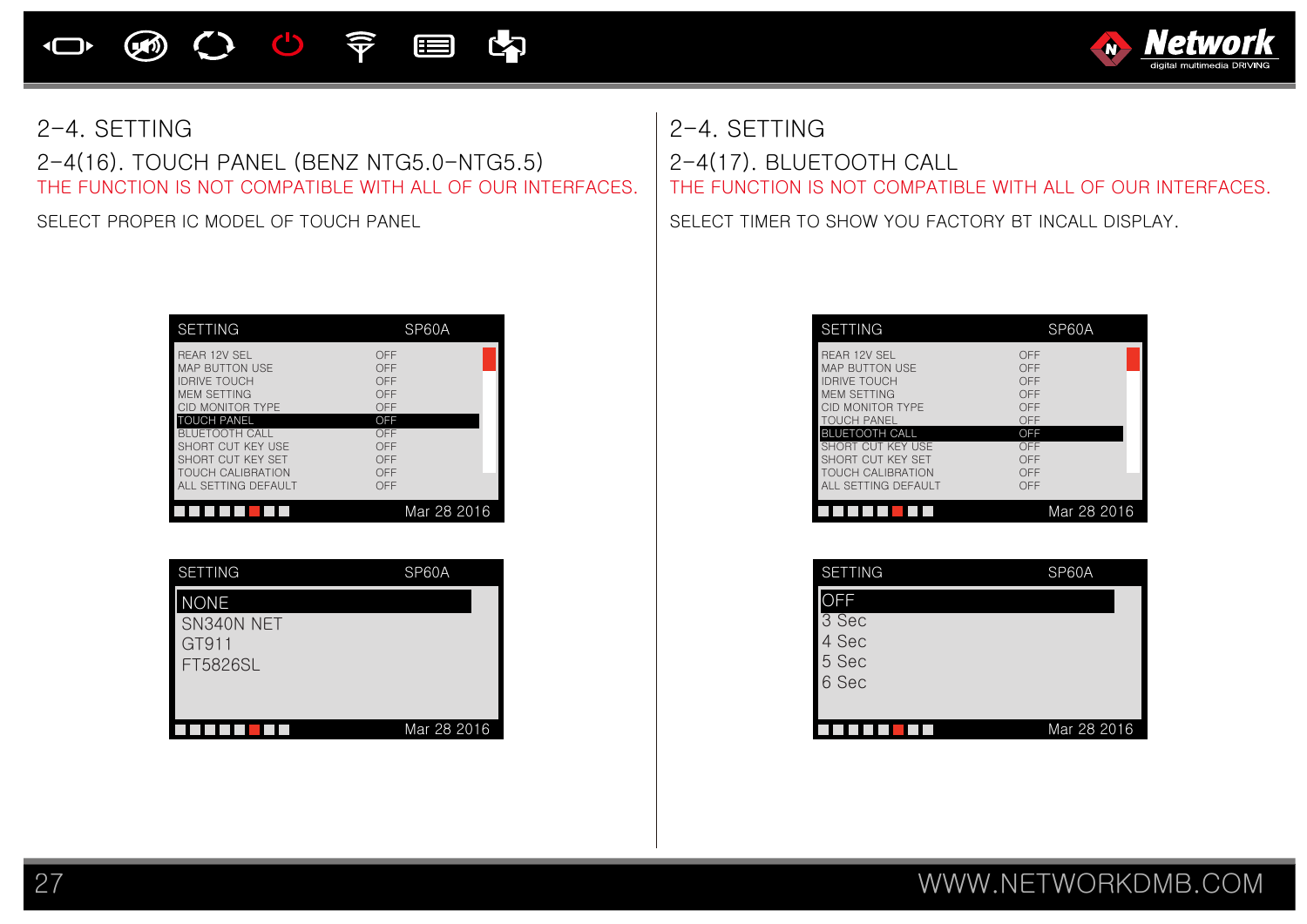

2-4(18). SHORT CUT KEY USE (FROM BMW NBT) 2-4(19). SHORT CUT KEY SET (FROM BMW NBT)

DECIDE TO USE SHORT CUT KEY (NUMBER KEY 1-7 ON DASHBOARD) TO SWITCH MODE OR NOT

| <b>SETTING</b>           | SP60A       |
|--------------------------|-------------|
| <b>REAR 12V SEL</b>      | OFF         |
| <b>MAP BUTTON USE</b>    | OFF         |
| <b>IDRIVE TOUCH</b>      | OFF         |
| <b>MEM SETTING</b>       | OFF         |
| CID MONITOR TYPE         | OFF         |
| <b>TOUCH PANEL</b>       | OFF         |
| <b>BLUETOOTH CALL</b>    | OFF         |
| SHORT CUT KEY USE        | OFF         |
| SHORT CUT KEY SET        | OFF         |
| <b>TOUCH CALIBRATION</b> | OFF         |
| ALL SETTING DEFAULT      | OFF         |
|                          | Mar 28 2016 |

| <b>SETTING</b> | SP60A       |
|----------------|-------------|
| FF             |             |
| ON             |             |
|                |             |
|                |             |
|                |             |
|                | Mar 28 2016 |

2-4. SETTING 2-4. SETTING

THE FUNCTION IS NOT COMPATIBLE WITH ALL OF OUR INTERFACES. THE FUNCTION IS NOT COMPATIBLE WITH ALL OF OUR INTERFACES.

FOR EXAMPLE :

YOU CAN SETTING NO. 7 KEY FOR SWITCHING TO NAVI DIRECTLY WHEN YOU SHORT PRESS NO. 7 KEY AND YOU CAN SETING 1 2 3 TO SWITCH TO AV1 2 3 AND SETTING 4 5 6 FOR SWITCHING TO HDMI 1 2 3

| <b>SETTING</b>                                                                                                                                                                                                                       | SP60A                                                                     |
|--------------------------------------------------------------------------------------------------------------------------------------------------------------------------------------------------------------------------------------|---------------------------------------------------------------------------|
| REAR 12V SEL<br><b>MAP BUTTON USE</b><br><b>IDRIVE TOUCH</b><br><b>MEM SETTING</b><br>CID MONITOR TYPE<br>TOUCH PANEL<br><b>BLUETOOTH CALL</b><br>SHORT CUT KEY USE<br>SHORT CUT KEY SET<br>TOUCH CALIBRATION<br>ALL SETTING DEFAULT | OFF<br>OFF<br>OFF<br>OFF<br>OFF<br>OFF<br>OFF<br>OFF<br>OFF<br>OFF<br>OFF |
|                                                                                                                                                                                                                                      | Mar 28 2016                                                               |

| <b>SETTING</b>    | SP60A       |
|-------------------|-------------|
| <b>NAVI</b>       |             |
| AV1               |             |
| AV2               | 2           |
| AV <sub>3</sub>   | 3           |
| HDMI1             | 4           |
| HDMI <sub>2</sub> | 5           |
| HDMI3             | 6           |
| <b>NEXT</b>       | NOT USB     |
|                   | Mar 28 2016 |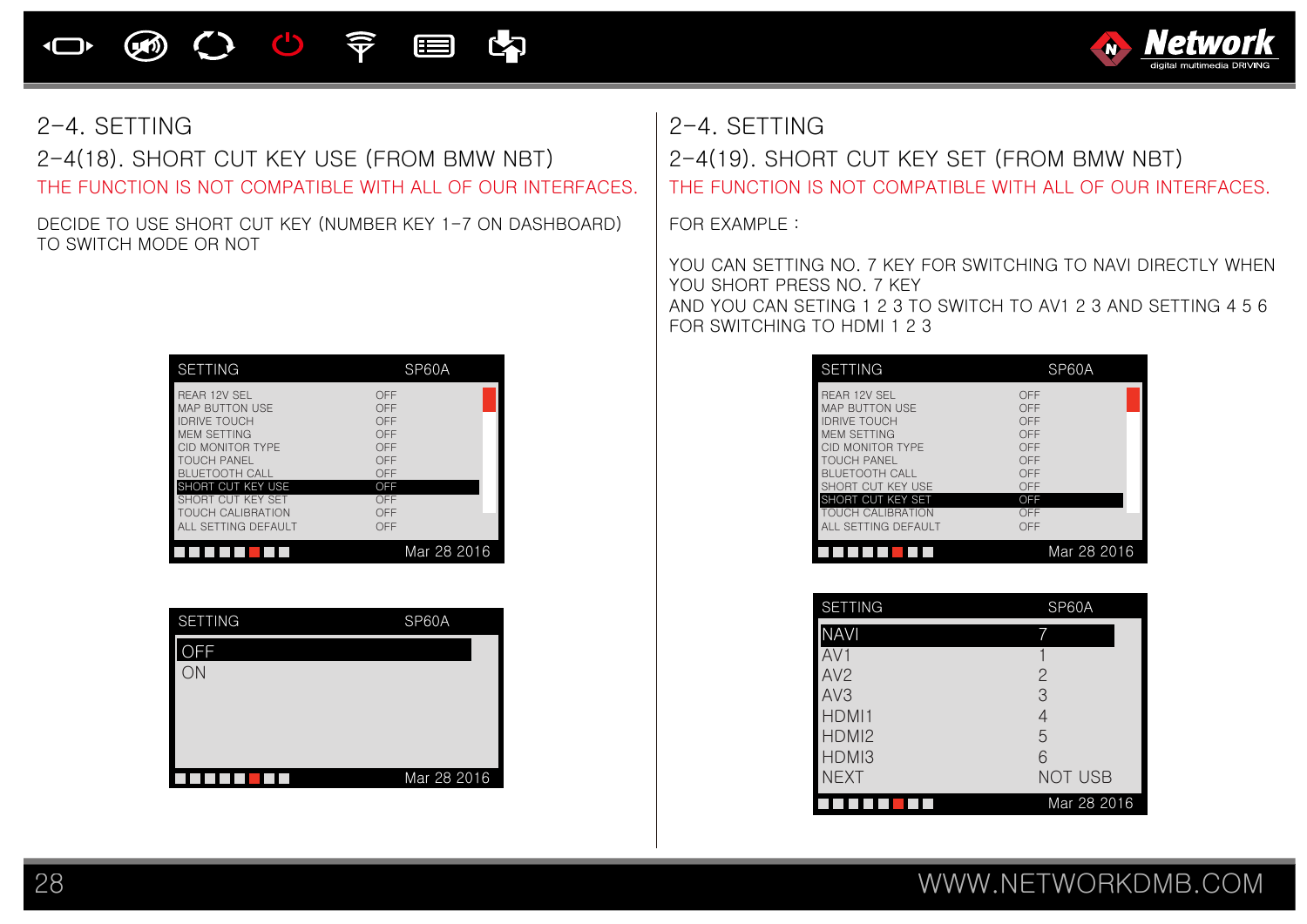

 $\overline{\mathbf{C}}$ 

### 2-4(20). TOUCH CALIBRATION

TOUCH CALIBRATION WILL NOT WORK ON 1920 \* 720 RESOLUTION

**④ 〇 〇 〒 目 内** 

| <b>SETTING</b>                                                                                                                                                                                                                              | SP60A                                                                     |
|---------------------------------------------------------------------------------------------------------------------------------------------------------------------------------------------------------------------------------------------|---------------------------------------------------------------------------|
| REAR 12V SEL<br><b>MAP BUTTON USE</b><br><b>IDRIVE TOUCH</b><br><b>MEM SETTING</b><br>CID MONITOR TYPE<br><b>TOUCH PANEL</b><br><b>BLUETOOTH CALL</b><br>SHORT CUT KEY USE<br>SHORT CUT KEY SET<br>TOUCH CALIBRATION<br>ALL SETTING DEFAULT | OFF<br>OFF<br>OFF<br>OFF<br>OFF<br>OFF<br>OFF<br>OFF<br>OFF<br>OFF<br>OFF |
|                                                                                                                                                                                                                                             | Mar 28 2016                                                               |

| <b>SETTING</b> | SP60A       |
|----------------|-------------|
| )FF            |             |
| ON             |             |
|                |             |
|                |             |
|                |             |
|                | Mar 28 2016 |

THE FUNCTION IS NOT COMPATIBLE WITH ALL OF OUR INTERFACES. THE FUNCTION IS NOT COMPATIBLE WITH ALL OF OUR INTERFACES. 2-4. SETTING 2-4(21). ALL SETTING DEFAULT

**A** 

Nef

| <b>SETTING</b>                                                                                                                                                                                                                              | SP60A                                                                     |
|---------------------------------------------------------------------------------------------------------------------------------------------------------------------------------------------------------------------------------------------|---------------------------------------------------------------------------|
| REAR 12V SEL<br><b>MAP BUTTON USE</b><br><b>IDRIVE TOUCH</b><br>MFM SETTING<br>CID MONITOR TYPE<br><b>TOUCH PANEL</b><br><b>BLUETOOTH CALL</b><br>SHORT CUT KEY USE<br>SHORT CUT KEY SET<br><b>TOUCH CALIBRATION</b><br>ALL SETTING DEFAULT | OFF<br>OFF<br>OFF<br>OFF<br>OFF<br>OFF<br>OFF<br>OFF<br>OFF<br>OFF<br>OFF |
|                                                                                                                                                                                                                                             | Mar 28 2016                                                               |

| <b>EXIT</b> | SP60A       |
|-------------|-------------|
|             |             |
| <b>YES</b>  |             |
|             |             |
|             |             |
|             |             |
|             | Mar 28 2016 |

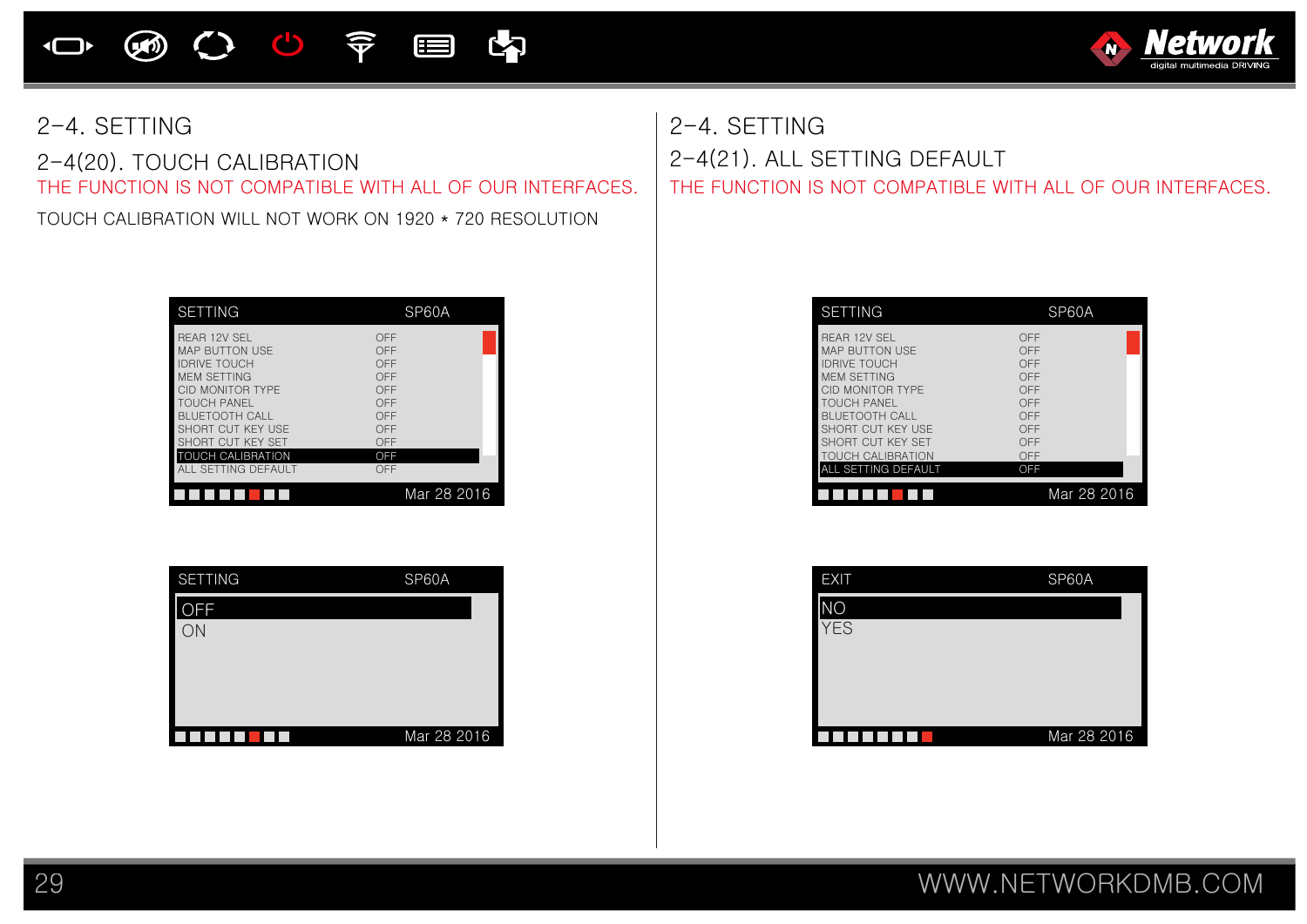



2-4. SETTING 2-4(22). EXIT

FINISH THE OSD MENU OR NOT.

| <b>EXIT</b> | SP60A       |
|-------------|-------------|
| IС          |             |
| <b>YES</b>  |             |
|             |             |
|             |             |
|             |             |
|             | Mar 28 2016 |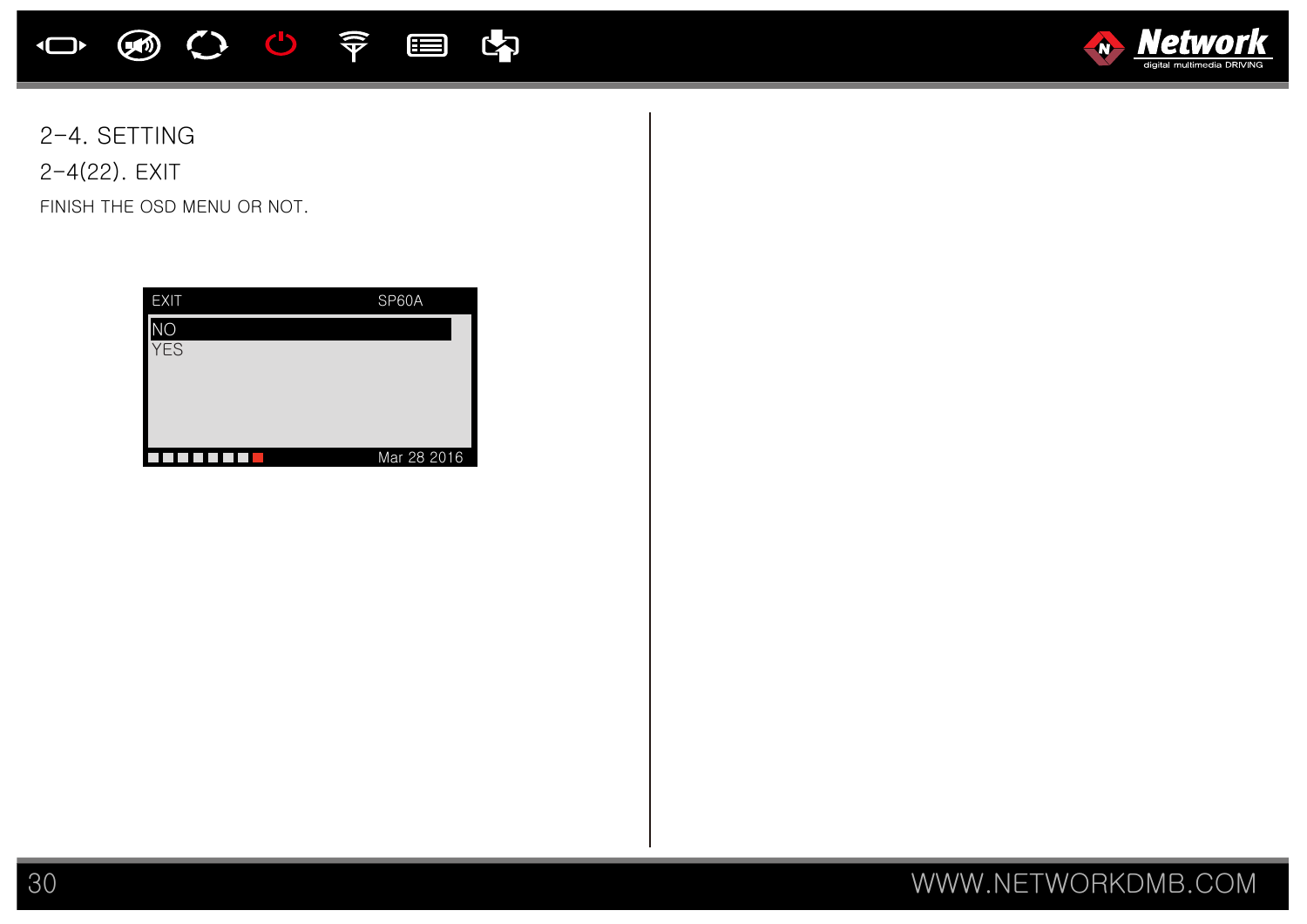### 31 WWW.NETWORKDMB.COM







3. REAR OSD DETAILED FEATURES

3-1. FPG ON/OFF

SETTING FPG LINE ON/OFF.

PDC ON/OFF FPG POSITION PDC POSITION WARNING ON/OFF WARNING LANGUAGE

FPG ON/OFF

10 9 0 0 0 0 目内

AVC TYPE

ON

FPG ON/OFF



SETTING PDC ON/OFF. 3-2. PDC ON/OFF



ON : DISPLAY PDC OFF : DO NOT DISPLAY PDC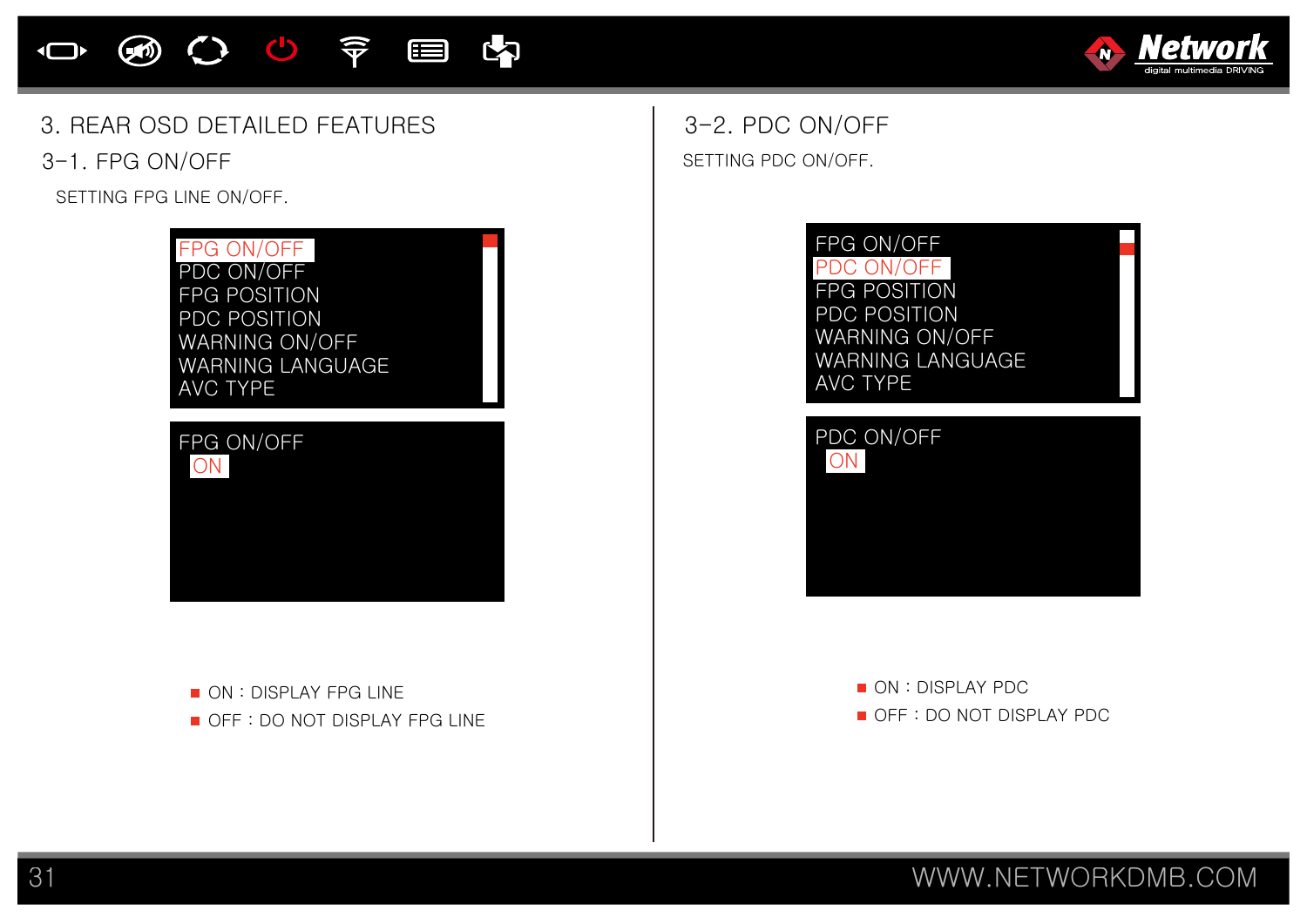



### 3-3. FPG POSITION

ADJUST THE POSITION OF FPG LINE.



**V POS: MOVE VERTICAL DIRECTION OF FPG LINE** H POS : MOVE HORIZONTAL DIRECTION OF FPG LINE **DEFAULT : INITIALIZATION** 

ADJUST THE POSITION OF PDC. 3-4. PDC POSITION



RIGHT TOP : PDC DISPLAY ON THE UPPER RIGHT OF SCREEN LEFT TOP : PDC DISPLAY ON THE UPPER LEFT OF SCREEN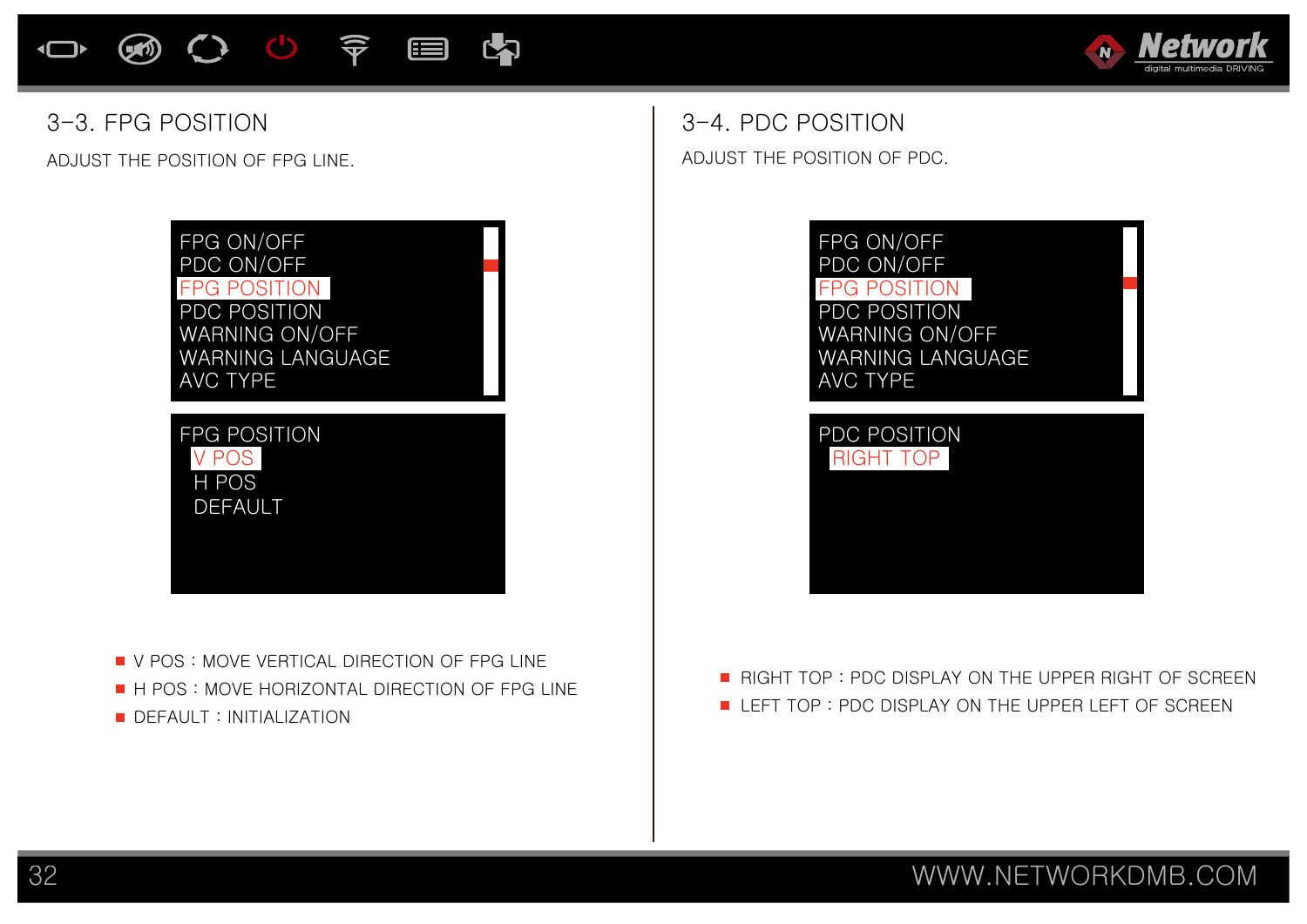# **④ 〇 〇 〒 目 内**



### 3-5. WARNING ON/OFF

SETTING WARNING ON/OFF.



### **ON : DISPLAY REAR WARNING**

OFF : DO NOT DISPLAY REAR WARNING

# 3-6. WARNING LANGUAGE

SETTING WARNING LANGUAGE.



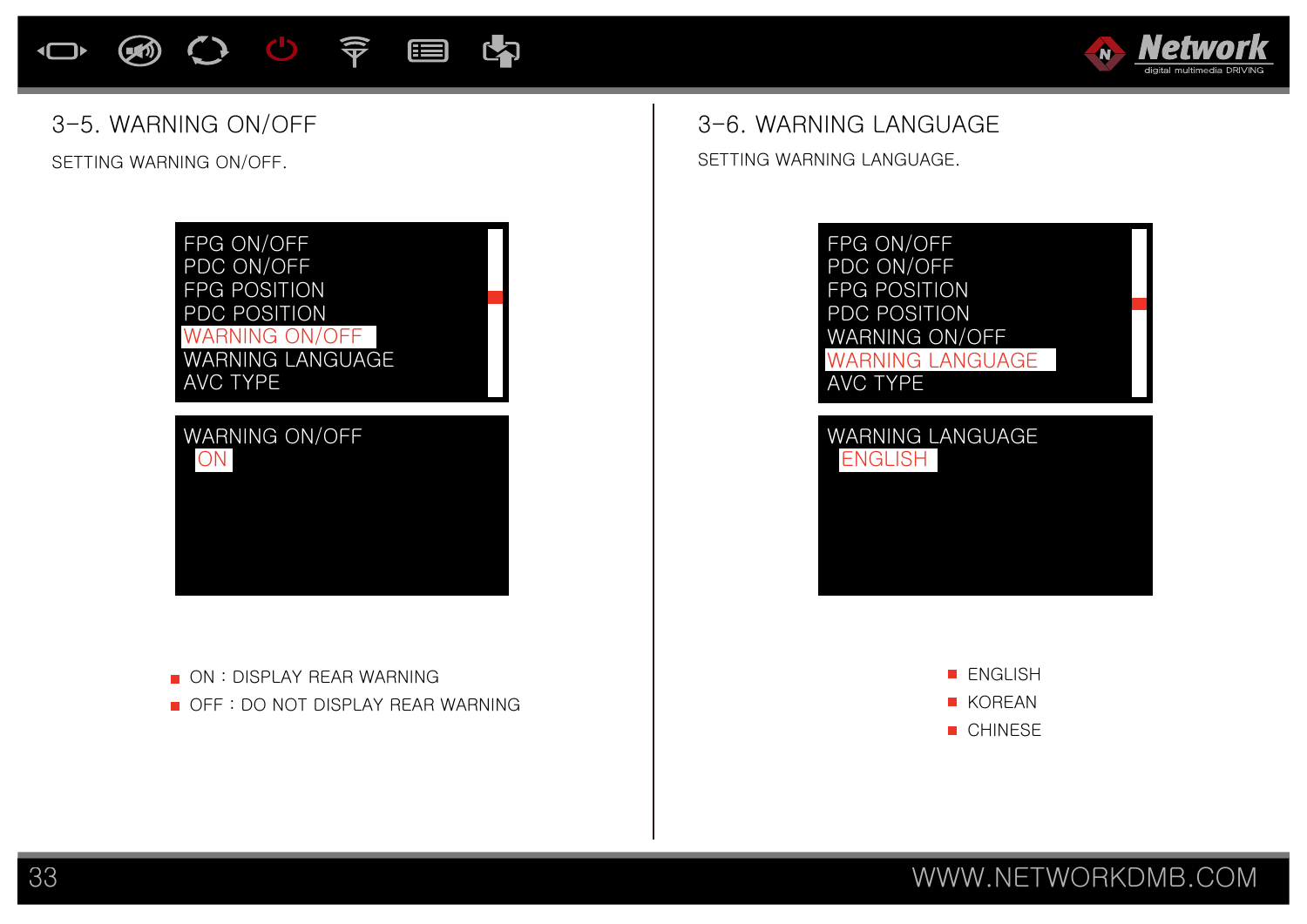



### SETTING AROUND VIEW MODE. 3-7. AVC TYPE



 (SUPPORT AROUND VIEW PARKING LINE) **4 CAMERA : USE AROUND VIEW BY CHINESE 4 CAMERA** (SUPPORT AROUND VIEW PARKING LINE)

ADJUST THE POSITION OF AROUND VIEW LINE. 3-8. AVC POSITION



MIDDLE H POS : ADJUST SIDE LINE HORIZONTAL POSITION ON AVC

- **MIDDLE V POS : ADJUST SIDE LINE VERTICAL POSITION ON AVC**
- **REAR H POS : ADJUST REAR LINE HORIZONTAL POSITION ON AVC**
- REAR V POS : ADJUST REAR LINE VERTICAL POSITION ON AVC
- **DEFAULT : INITIALIZATION**

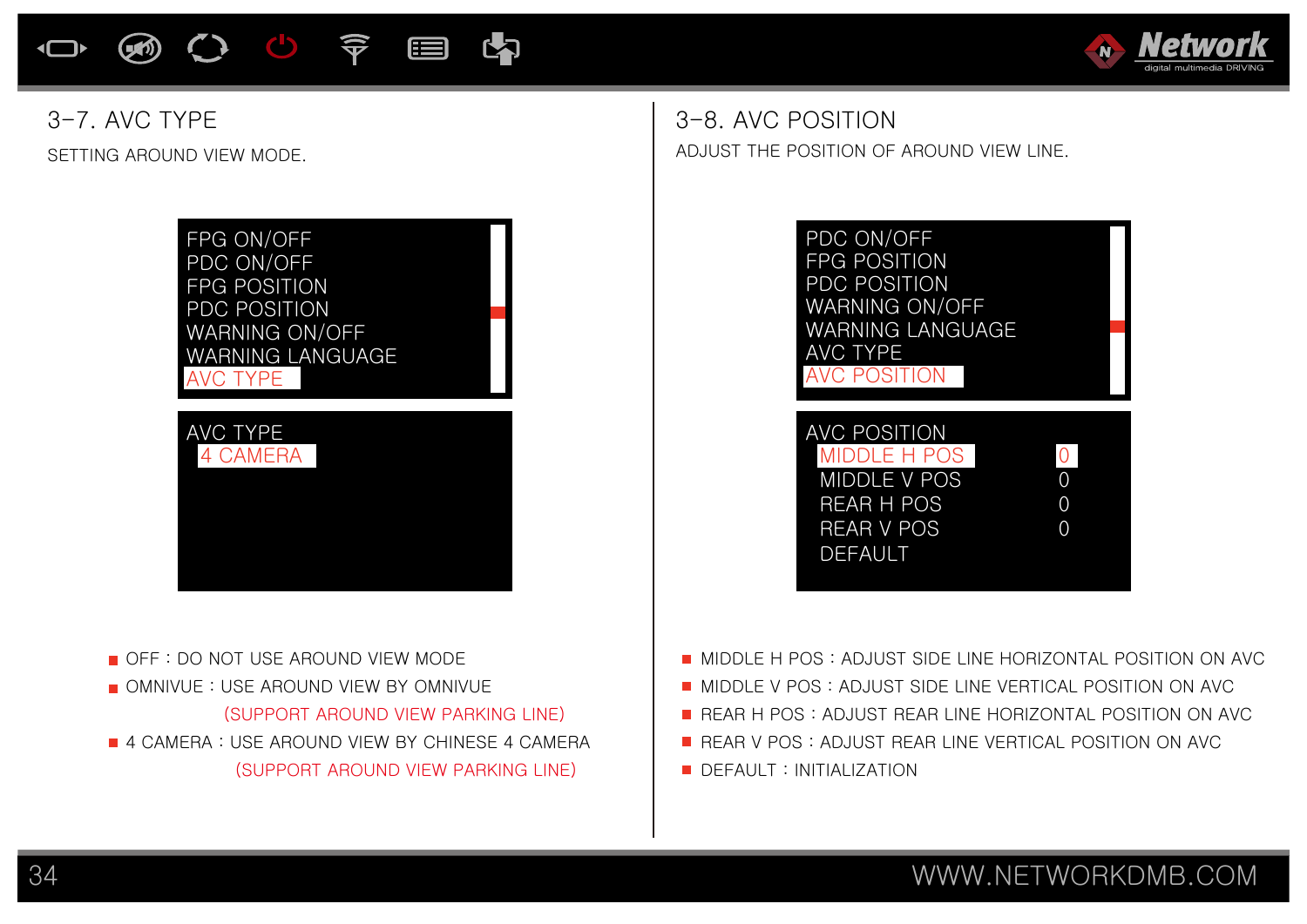



### 3-9. AVC TIME

THESE ARE SETTING METHOD WHEN USING AVC. IT WILL DISPLAY AVC WHEN PUT THE REVERSE GEAR, AND IT WILL STILL ACTIVE FOR PRE-DIFINED AMOUNT OF TIME, ONCE VEHICLE LEAVES REVERSE GEAR..



**MIN : SETTING FOR MINUTES** SEC : SETTING FOR SECONDS **DEFAULT : INITIALIZATION** 

3-10. CAM DISP SETTING

THESE ARE ADJUSTMENT FUNCTIONS FOR VIDEO OUTPUT OF REAR CAMERA WHICH CAN'T COMPATIBLE WITH DISPLAY SCREEN SIZE.



| <b>CAM DISP SETTING</b> |          |
|-------------------------|----------|
| <b>V POS</b>            | $\Omega$ |
| H POS                   |          |
| V SIZE                  |          |
| H SIZE                  | Ω        |
| <b>SHARPNESS</b>        |          |
| DEFAULT                 |          |

- **V** POS : VERTICAL MOVEMENT
- **H** H POS : HORIZONTAL MOVEMENT
- **U** V SIZE : VERTICAL ENLARGEMENT OR REDUCTION
- **H** H SIZE: HORIZONTAL ENLARGEMENT OR REDUCTION
- SHARPNESS: ADJUST THE SHARPNESS
- DEFAULT : INITIALIZATION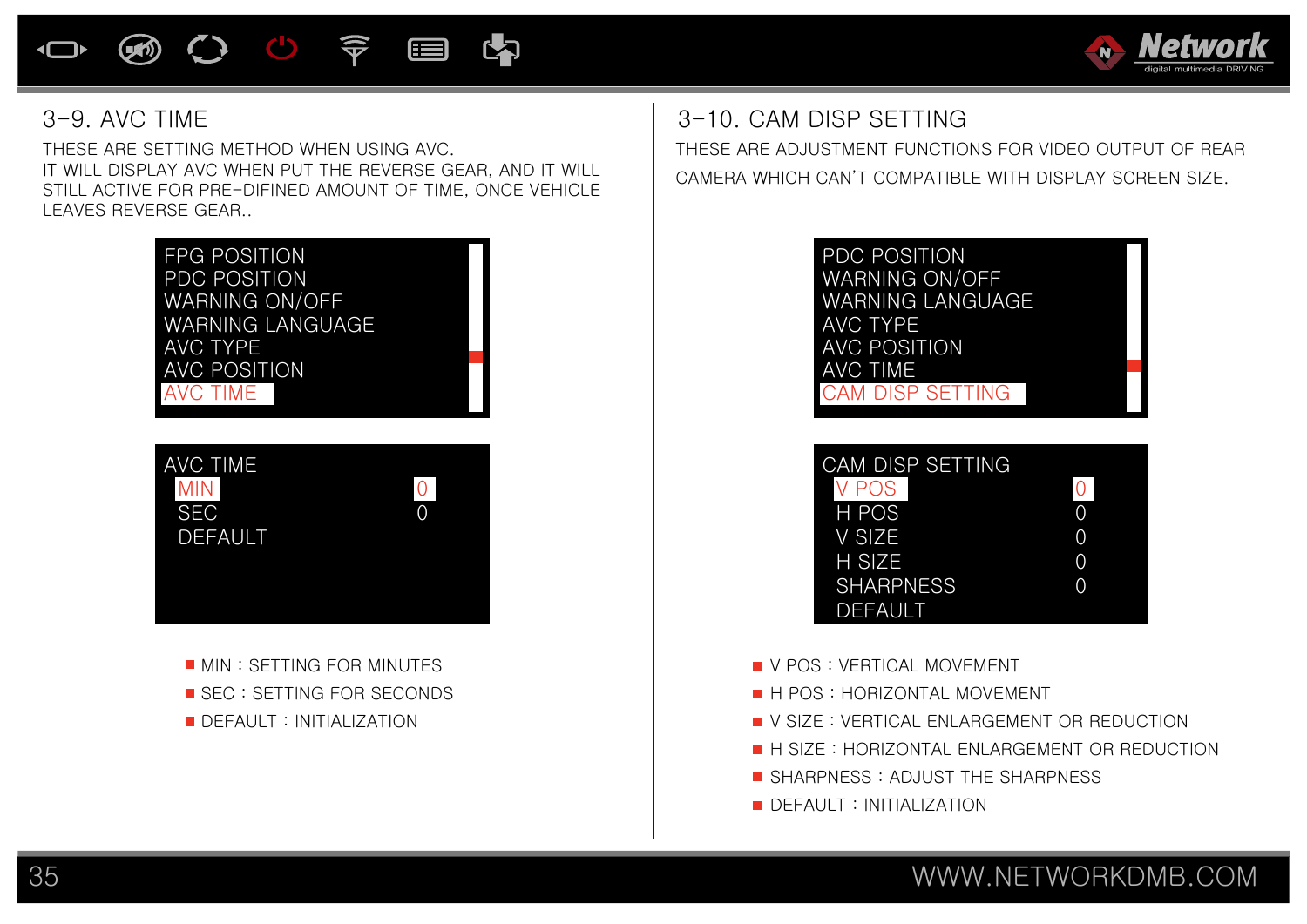### (5) 心 空 国 **L**



### 3-11. CAM COLOR SETTING

THESE ARE ADJUSTMENT FUNCTIONS FOR VIDEO CONTRAST AND VIDEO BRIGHTNESS OF GPS BOX.



- R CONTRAST : ADJUST RED OF CONTRAST
- G CONTRAST : ADJUST GREEN OF CONTRAST
- B CONTRAST : ADJUST BLUE OF CONTRAST
- **R BRIGHTNESS : ADJUST RED OF BRIGHTNESS**
- G BRIGHTNESS : ADJUST GREEN OF BRIGHTNESS
- **B** B BRIGHTNESS : ADJUST BLUE OF BRIGHTNESS
- **DEFAULT : INITIALIZATION**

# 3-12. OSD MENU POS

THESE ARE ADJUSTMENT FUNCTIONS FOR MOVING POSITION OF OSD MENU. IT WILL BE USED WHEN OVERSHADOWED SETTING IMPOSSIBLE.



**RIGHT TOP : OSD MENU DISPLAY ON UPPER RIGHT OF SCREEN** LEFT TOP : OSD MENU DISPLAY ON UPPER LEFT OF SCREEN